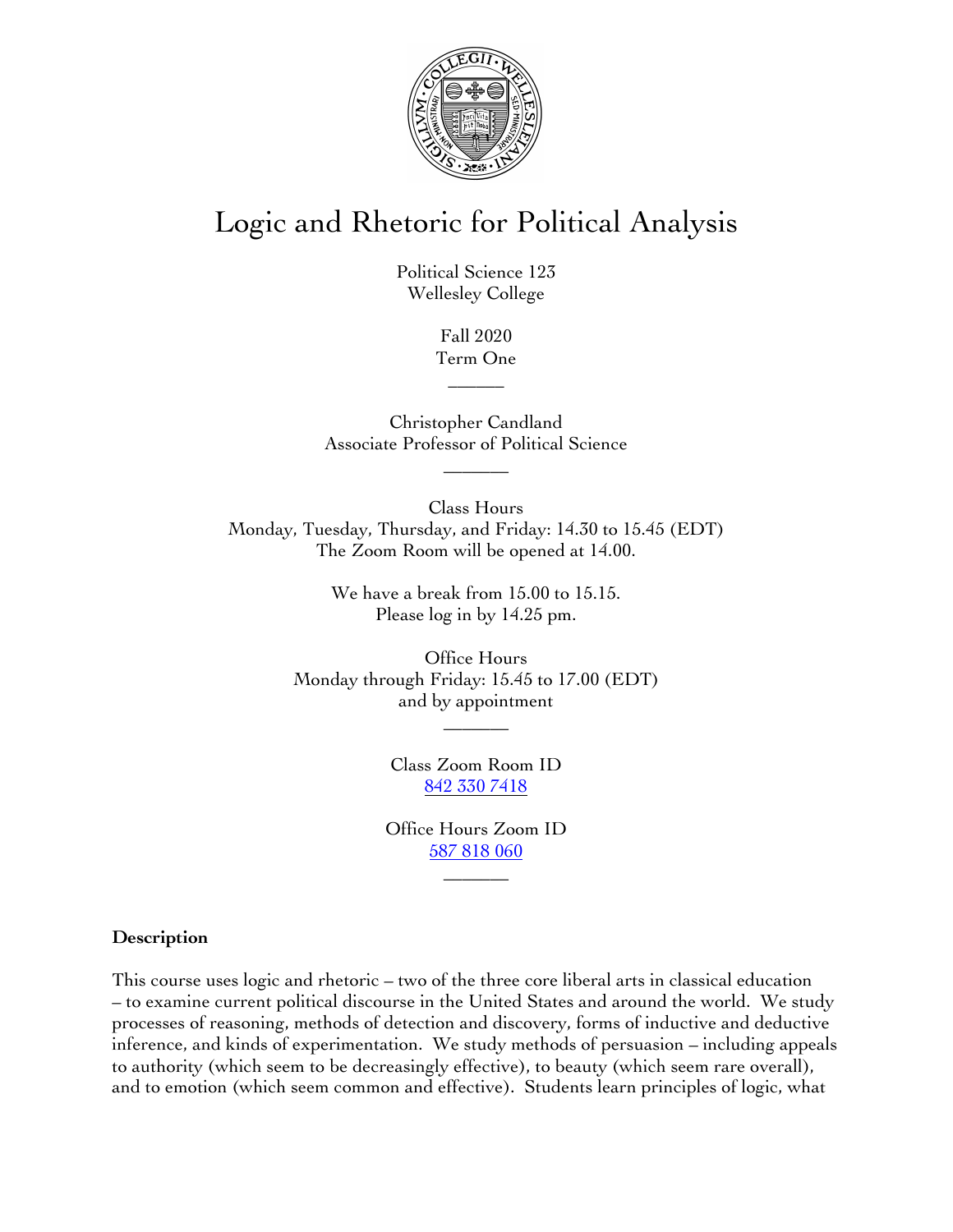are known as 'logical fallacies' and 'rhetorical devices.' The course then builds on skills in the fields of logic and rhetoric by subjecting current political arguments to critical scrutiny.

### **Objective**

Our objective is to reveal the inner workings of persuasive political discourse. We focus on logically flawed but persuasive speech. Students learn fundamentals of logic, theories related to discovery of truth, techniques of rhetoric, and varieties of fallacious persuasion. Students practice identifying logical fallacies and reflecting critically on, discussing, and writing about the validity, truth, and truthfulness of current political claims. The central objective of the course is to sharpen awareness and strengthen analysis of the use of rhetoric and persuasive fallacies in political speech.

### **Format**

The course is conducted as a seminar. Our classes are instructor-guided group study sessions wherein we discuss what we have learned since the last class. Students are expected to come to class having completed the reading and other assignments, having thought about the subject for the class, and having prepared to discuss it.

I may change the schedule and assignments to meet student needs, address emergent issues, or incorporate new resources. Additionally, we will face unexpected difficulties during our course together this fall. We will certainly have problems with the technology. I want to hear from you suggestions for how we can best adapt. I am determined to ensure that this course is the very highest quality logic and rhetoric (for political analysis) courses offered anywhere.

The topics provided below for the last two weeks of the course – where we take new skills to significant political claims – are suggestive. Students will decide the topics and select the reading.

### **Structure**

The course has five parts. The first week is for introducing the course, getting to know each other, reflecting on the learning process, and specifying our learning goals. Over the next two and a half weeks, we consider language and truth, technology and science, and politics and government. The following three and a half weeks brings our focus to methods of discovery and processes of thought. Following that, we consider logical fallacies, including appeals to emotion, which make up the bulk of political speech and the bulk of the course. In the final two weeks of the course, we analyze current political speech and identify specific types of logical fallacies.

### **Reading**

All reading is available on our Sakai course conference. Each of the major books is also available for purchase at reasonable prices. If possible, please do purchase paperback copies of the following, so that you can refer to them without additional screen time.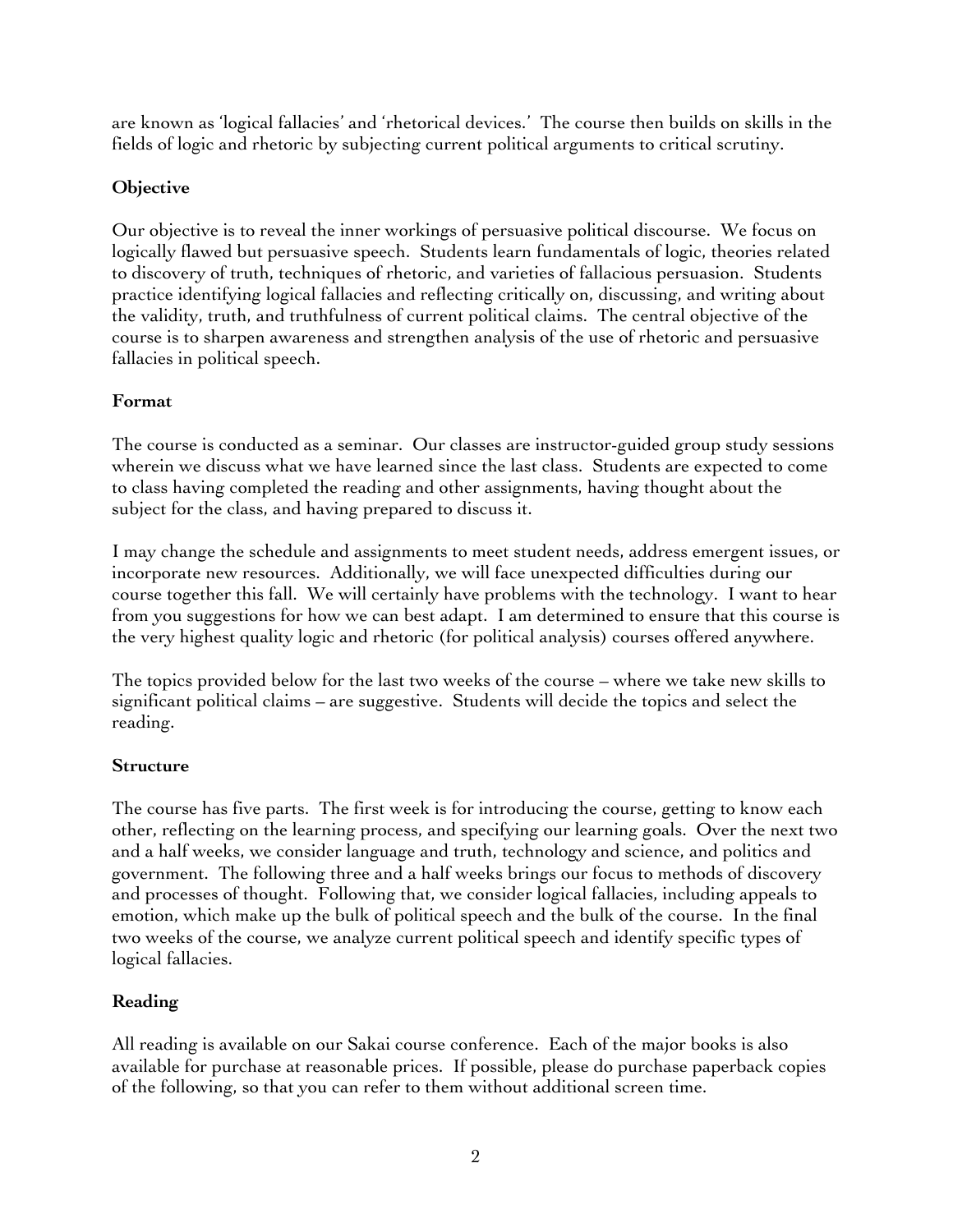- Aristotle, *Rhetoric*, trans., W. Rhys Roberts, London: Oxford University Press, 1924, (322BC), Dover replication thrift edition 2004 (\$5 new)
- Gula, Robert, *Nonsense: Red Herrings, Straw Men, and Sacred Cows: How We Abuse Logic in Our Everyday Language*, Edinburg VA: Axios Press, 2007 (\$12 used)
- Orwell, George, *Nineteen Eighty-Four: A Novel*, intro. Eric Fromm, New York: Signet Classic, (1949) 1977 (\$7 new)
- Quinn, Arthur, *Figures of Speech: 60 Ways to Turn a Phrase,* Seattle: Thrift Books Edition, (\$4 used)
- Whitey, Michael, *Mastering Logical Fallacies, The Definitive Guide to Flawless Rhetoric and Bulletproof Logic*, Berkeley: Zephyros Press, 2016 (\$11 new)

#### **Bibliography**

The bibliography has full references for all assigned reading. And it includes the most valuable works related to political logic and persuasion.

#### **Research Assistance**

Daria Hafner, Research and Instruction Librarian, would like to show us how to use online research tools. I have asked her to attend our class on Monday, September 21.

#### **Assignments**

The most important assignments are thoughtful consideration of others' written and spoken contributions, of the reading, and of other source material (e.g., videos of political oratory) and timely completion of assignments.

The graded assignments include (1) informed participation in class (25%), (2) timely, informed, and thoughtful responses to the study questions (25%), (3) in-class demonstration of mastery of persuasive fallacies and rhetorical devices (10%), and (4) a final paper (of fewer than 3,500 words) on a question designed by you and approved by me (40%). A one-page proposal describing your final paper project is due by the end of the day Friday, October 2 (EDT).

Study questions appear in the schedule below after the related reading and before the class in which we discuss your responses. For each class in which there is new reading, you are to submit to the Sakai course conference by 9 am EDT the day of the class a short response to the study questions. Please read others' comments after you post your own. Your own observations about the reading or issues that you would like to discuss are very welcome.

Specific assignments and study questions appear in the schedule below. Additionally, please listen and watch C-SPAN daily and be on the look-out for logically flawed but persuasive political speech. Please note instances of fallacious persuasion and rhetorical devices in the speech that you encounter each day.

The expectation of the College is that a one-unit course in a 7-week term format will have 5 hours of class time weekly and 19 hours of work outside of class weekly.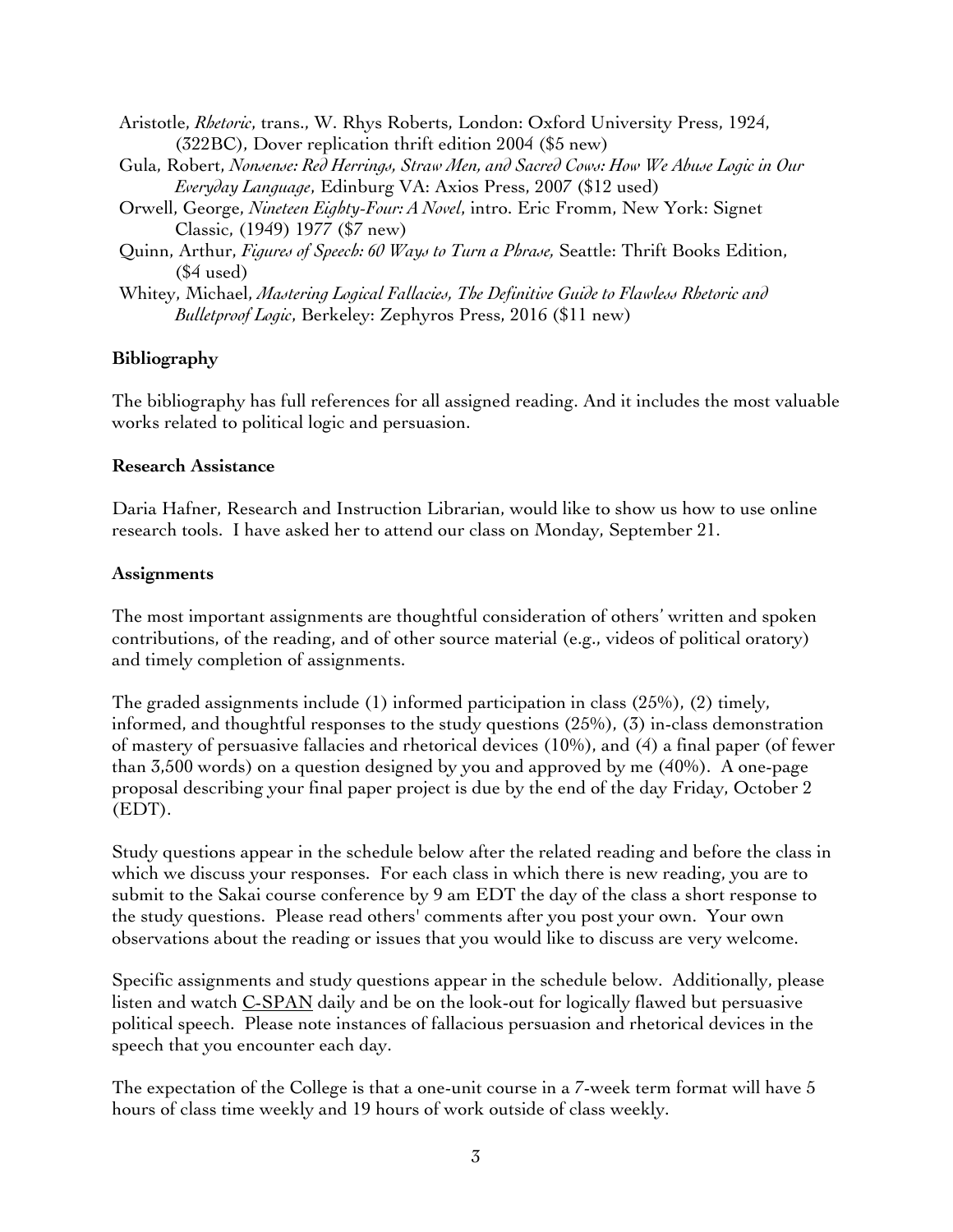### **Class Participation**

I know that different people have different propensities to speak in class. I will not assess your contribution to class discussion by amount but by relevance, significance, insightfulness, clarity, and benefit to others. I expect thoughtful reflection on class discussion and attendance at all classes. Please do make an effort to speak each class, especially in the early classes. I might ask you by name for your thoughts on the discussion.

### **Class Speaking Tutors**

The course has two public speaking tutors. You are required to consult with one of the tutors during the first two weeks of the course. They can help you to be confident and effective in making comments in class.

### **The Zoom Classroom**

If you have any technical trouble please contact the Computing Help Desk at helpdesk @wellesley.edu or 1-781-283-2222. Also, feel free to let me know.

Log on early! Stay late! The Zoom meeting is scheduled from 2.00 to 3.45 pm (EDT). 2.00 to 2.30 is time to hang out and meet friends from class before class. The professor will make any interested student a co-host and then rejoin the meeting at 2.30 pm.

We will decide, by consensus if possible, expectations related to the use of Zoom, one of our technology platforms for the course. We have important issues to consider, such as whether we would like to record our classes, if we record them when to erase them, whether and how to use the chat and other functions, and overall ground rules for our discussions.

### **The Sakai Course Conference**

The Sakai course conference is private. Nobody other than registered students, the instructor, and Wellesley College Computing are permitted to see the content or posts. We will discuss and decide other ways to keep our discussions private.

Please let me know if you have any trouble accessing or using the Sakai course conference.

### **Online Applications**

This course uses Zoom for hosting our classes; Sakai for accessing readings and videos, posting short essays (the responses to the study questions) and commenting on those, and submitting video assignments; and Gmail for exchange of messages and documents. I would be pleased to consider the adoption of other applications that students suggest.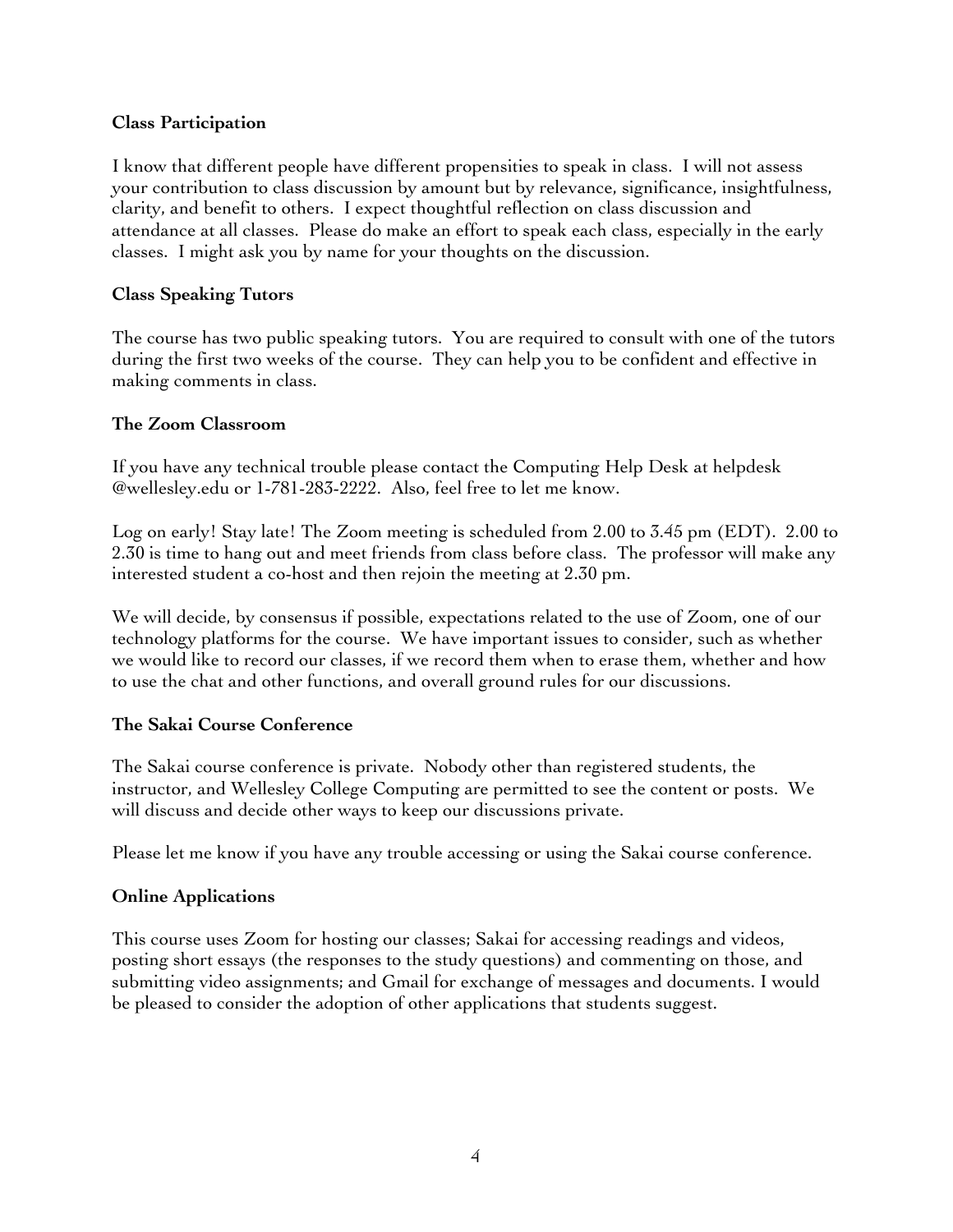### **Electronic Devices**

During class, please do not use electronic devices other than the computer needed for the Zoom used in class. I make this request so that we cultivate the habit of looking at the person who is speaking. Please do let me know if, for any reason, you need to use electronic devices other than those that all of us are using for class.

### **Office Hours**

I will hold office hours for individual consultations from 15.45 to 16.30 pm EDT, Monday through Friday. I will try to ensure that anyone in the Zoom waiting room will not wait for more than 5 minutes. Please note that office hours has a different Zoom ID: 587 818 060.

### **Accommodations**

If you would like to have, or know whether you might be eligible for, accommodations for assessment or learning, I encourage you to consult with James Wice, Director of Disability Services (x 2434).

### **Holidays**

Please let me know if you observe holidays for which you will miss class or would like accommodations.

### **Authorship**

The writing that you submit must be your original work. I do encourage you to seek assistance with your thinking and writing. You are permitted to ask others to read drafts of your work and to make suggestions related to content and even to grammar and style. But you are not permitted to ask for assistance with grammar and style from professional copy editors or to allow anyone to edit your writing for you, including by sending comments that can be accepted or declined electronically.

### **Plagiarism**

Your ideas and words exist because of your efforts. Others' ideas and words exist because of others' efforts. Representing another's ideas or words as your own is a form of theft, even if those ideas and words are not published and even if you are only paraphrasing rather than quoting. Please note the origins of your ideas and words. Carefully citing all sources in your writing protects you from plagiarism. Carefully citing all sources also impresses your reader with the research and authority that you bring to your subject.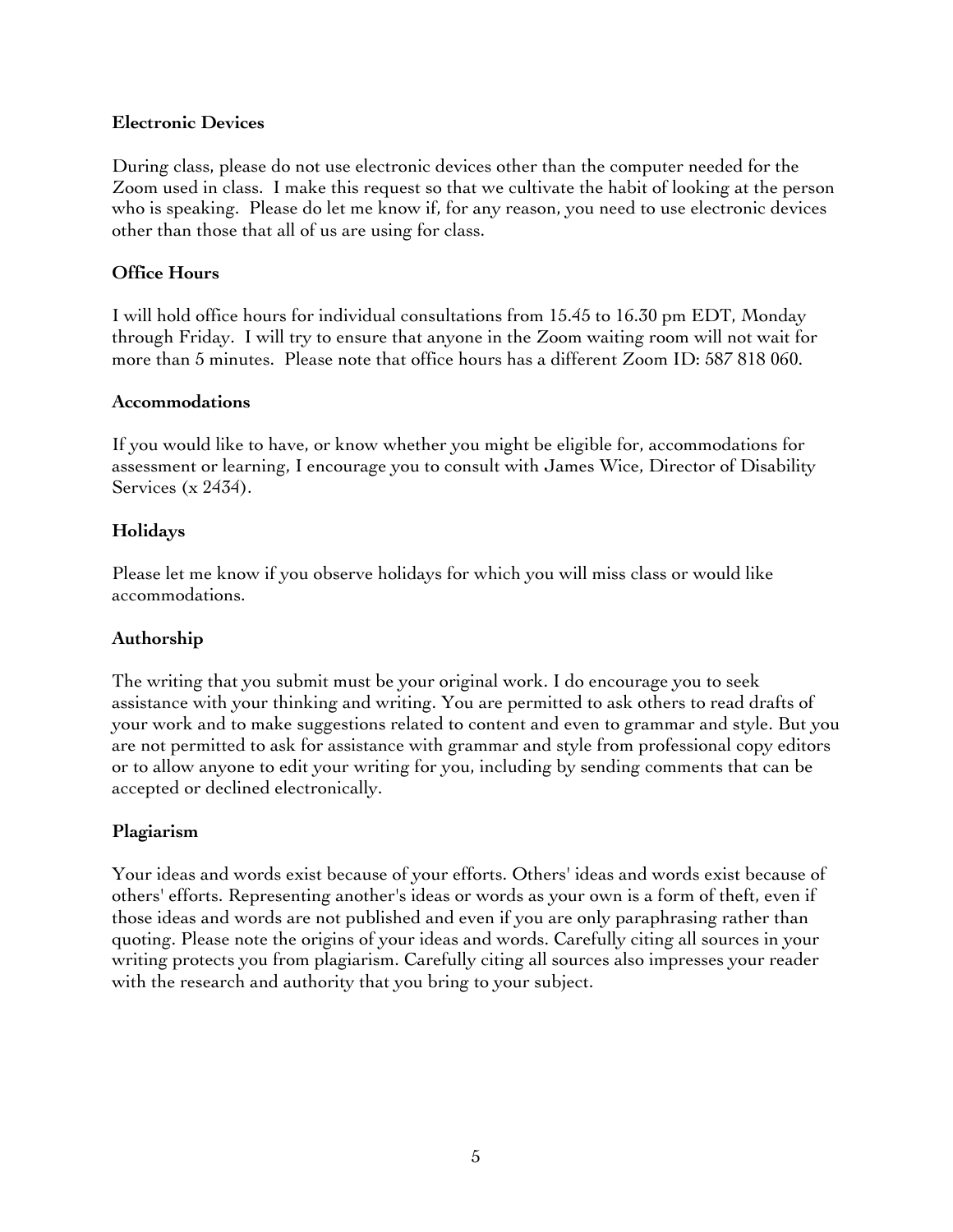### **Emotional and Mental Health**

Life is stressful, often painful, and even more so in this pandemic era. Our emotional and mental health is critical to our physical health. If you have emotional or mental discomfort, please consider telling others, including me. I would be pleased to give extensions or make other accommodations.

Also, consider using the excellent resources of the Stone Center (at 1-781-283-2839). These include individual counseling and group therapy.

Let us be especially attentive in this course to each other's wellbeing; let us think at all times about what we might say and do for the benefit of others.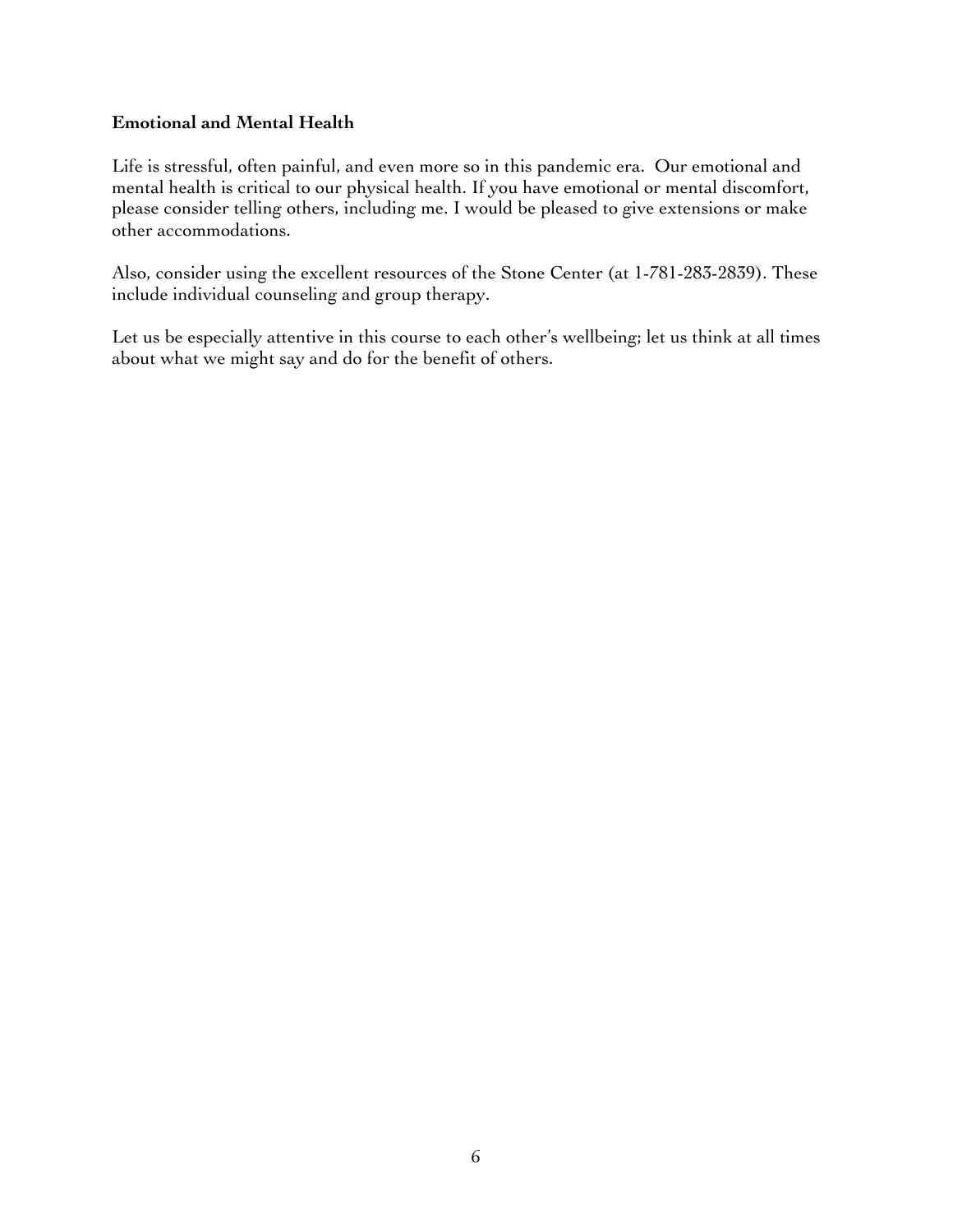### **Class Schedule**

#### **I. Course Overview and introductions**

#### **Monday, August 31** 1. Course Overview

The professor will answer questions about the course and syllabus. We will test our technology.

#### **Assignment**

 $\overline{\phantom{a}}$ 

Read this syllabus carefully before the first class and post questions to the Sakai course conference here by the end of the day on Sunday, August 30.

**Tuesday, September 1** 2. Introductions and Class Etiquette

Students will introduce themselves and ask questions of one another. We will continue to improve our technological arrangements. And we will determine by consensus, if possible, the ground rules of our conversations.

**Reading** Leo Tolstoy, "The Three Questions" (1885) here

### **Begin Reading**

Orwell, chapter one, *Nineteen Eighty-Four* (1984) **Note**: Orwell's book is available on the Sakai conference in text and audio formats.

### **Questions**

During this course, what is the right time for every action, who are the most necessary people, and what is right thing to do?

#### **Assignment**

Please make a video of two minutes introducing yourself to the class and post that video to our Sakai course conference Media Gallery by the end of the day (Sep 1) EDT. Please watch and listen to everyone's video introduction before class tomorrow (Sep 2). Prepare questions for one another. nb. You need not record or post a video, if, for any reason, you would not like to do so.

#### **Assignment**

Please complete the self-introduction form and post it to the Sakai course conference.

### **Assignment**

Please think about informal rules you would like to have for our classes this term and be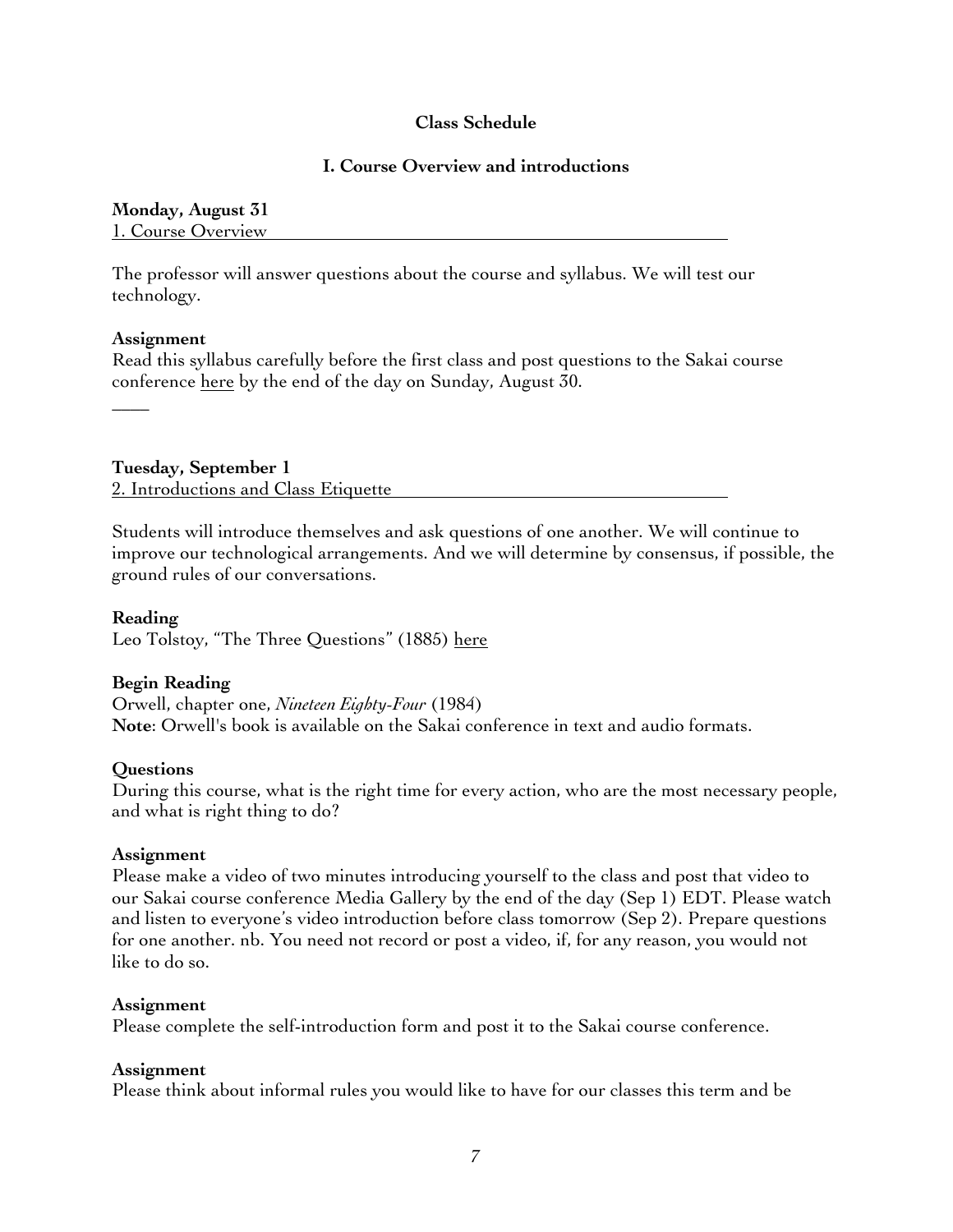prepared to propose them. For example, I will propose, to lift one possible inhibition to speaking in class, that we agree that nothing that is said in class may be attributed to anyone in conversations that we have with people outside of class.

### **Questions**

 $\overline{\phantom{a}}$ 

What knowledge do you hope to gain by taking this course? What skills do you hope to develop?

#### **Continue reading**

Orwell, *Nineteen Eighty-Four* (1948)

### **II. Language and Truth, Science and Technology, Politics and Government**

**Thursday, September 3** 4. Political Truth

We discuss truth, power, language, and their relationships.

### **Reading**

Orwell, "Politics and the English Language" (Orwell 1946: 252-265) Orwell, chapter one, *Nineteen Eighty-Four* (Orwell 1948: 1-104) Heidegger, "Language" (Heidegger 1962: 189-210)

### **Questions**

 $\overline{\phantom{a}}$ 

Why does Winston want to remember the past? Why does he have trouble doing so? Why does he begin writing a diary? What is Orwell suggesting overall in *Nineteen Eighty-Four* about the relationship between language and truth?

**Friday, September 4** 5. How are Official Truths Created?

We discuss ideologies and how they are created.

### **Reading**

Orwell, chapters two and three, *Nineteen Eighty-Four*. (Orwell 1949: 105-393) **Note**: The third chapter of *Nineteen Eighty-Four* involves graphic description of torture. Thompson, "Ideology" (Kreiger 2012: 1-3) Haidt, "The Hive Switch" (Haidt 2012: 256-262)

### **Questions**

How do people living in Oceania avoid committing Thoughtcrimes and being subject to reeducation by the Ministry of Love? How could a person living in Oceania avoid being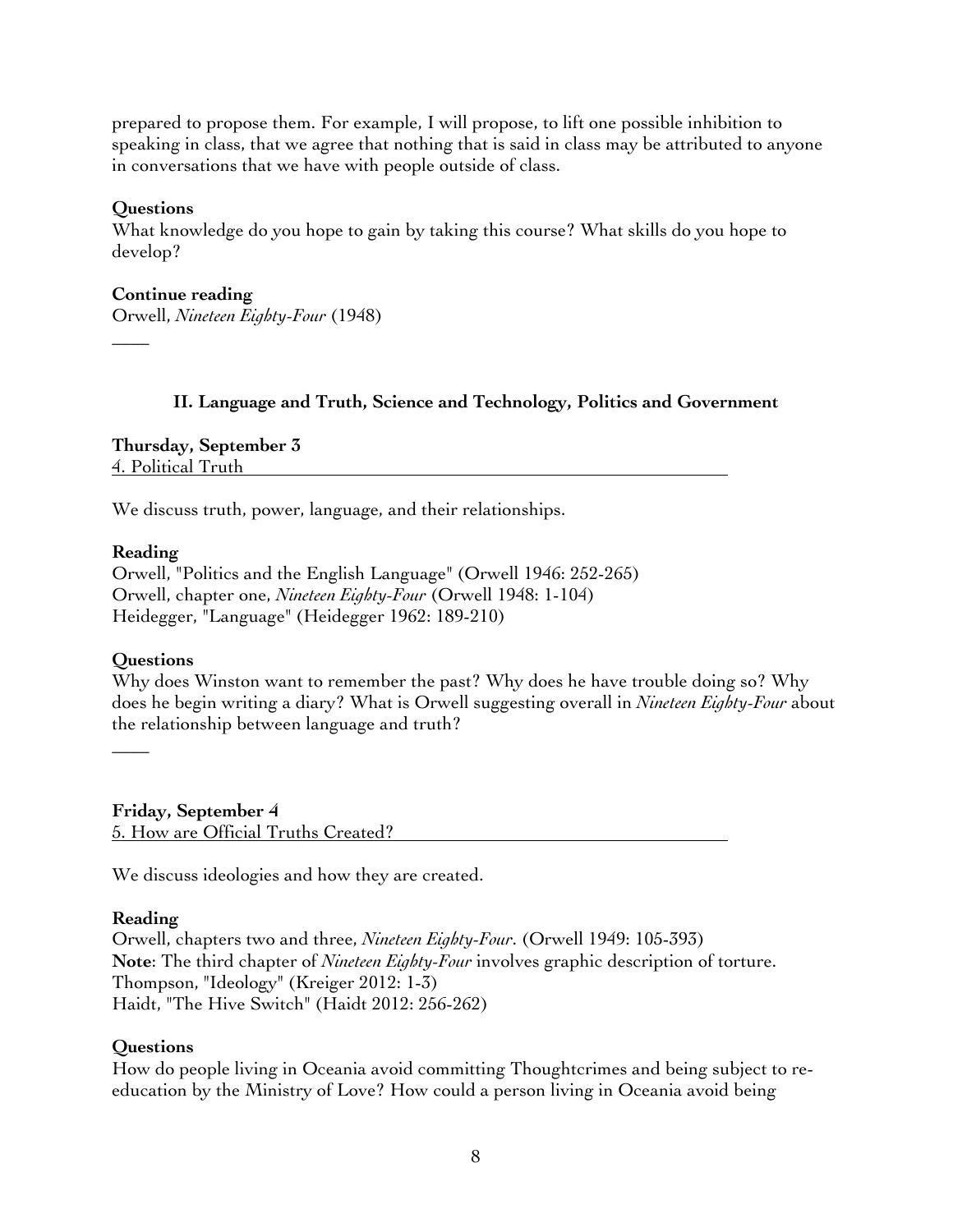deceived by the Newspeak of the Ministry of Truth? What is the relationship between love and truth suggested by the relationship between Julia and Winston? How might Winston's emotional reaction, alternatively, to working in the Records Department and then being treating in the Ministry of Love be explained with reference to the 'hive switch'?

 $\overline{\phantom{a}}$ 

### **Monday, September 7** 6. How Does Media Influence Thought?

We discuss technology and corporate media, including social media.

### **Reading**

Crick, "In Defence of Politics Against Technology" (Crick 1962: 94-110) Fuchs, "Social Media Surveillance" (Fuchs 2015: 395-414) Klobucher and Kennedy, "S. 2728: A Bill to Protect the Privacy of Users of Social Media and Other Online Platforms" (U.S. Senate 2018: 1-16)

### **Questions**

 $\overline{\phantom{a}}$ 

What is the difference between media and social media, between communications technology and live interaction? How does online communication influence political thinking? Is there anything Orwellian about online communication today?

### **Tuesday, September 8**

7. What is Politics? Delegation and Representation or Camouflage and Deception

We discuss the nature of politics.

### **Reading**

Crick, "In Praise of Politics" (Crick 1962: 140-161) Mervin, "Deception in Government" (Mervin 2000: 25-27)

### **Questions**

 $\overline{\phantom{a}}$ 

What are your feelings about politics? How would you formally define politics? Is politics adequately conceived of as 'who gets what when'? Or is the distribution of goods and services of value, including the distribution of power, a consequence of politics? Is politics primarily about coercive power or about persuasive power? Why is it said that politics is an art? What logical fallacies or valid but untrue claims can be found in Mervin's argument?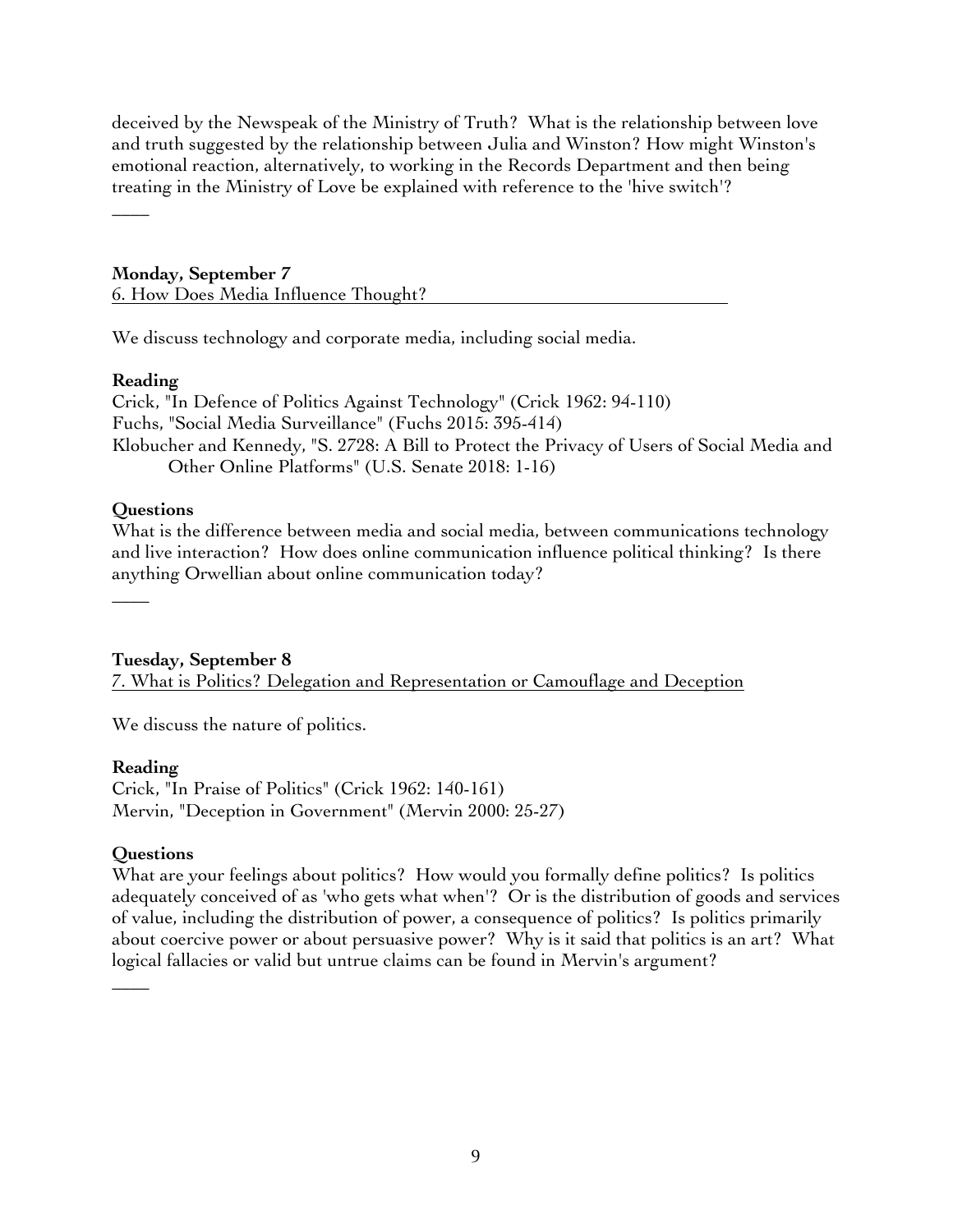### **Thursday, September 10** 8. What is the Good of Government? What is the Nature of the Nation?

We discuss the nature of government and the idea of the nation.

### **Reading**

Candland, "What is the Good of Government?" (Candland 2017: 1-7) Tagore, " Nationalism in the West" (Tagore 1918: 3-46)

### **Questions**

 $\overline{\phantom{a}}$ 

What does Tagore mean about the nation being bad for the nation? (42) ("...the Nation is the greatest evil for the Nation.") Is it possible to think clearly about politics without a distinction between agents and instruments? (e.g., the government vs. the state; the head of a government department vs. the people who work in the department; or the people who live in a country vs. the idea of that they are a nation) Is the purpose of government (1) to produce public goods, (2) to protect the ruling classes, or (3) to project myths that keep the public obedient?

### **III. Processes of Thought and Methods of Discovery**

#### **Friday, September 11** 9. Inference, Induction, and Deduction

We discuss the mental processes needed for discovery of truth.

### **Reading**

Dewey, "What is Thought?" (1910: 1-12)

Doyle, "Mr. Sherlock Holmes" and "The Science of Deduction" from "A Study in Scarlet" (1905: 5-12) and "The Science of Deduction" from "The Sign of Four" (1890: 3-6) Mill, "Of Inference, Or Reasoning, in General" (1843: 193-202 or 121-126 in the original)

### **Questions**

 $\overline{\phantom{a}}$ 

What, according to Dewey, are the varieties of mental processes referred to as thinking? Which kinds of thinking are used in thinking about politics? What is induction? What is deduction? Why does induction require access to a large number of observations while deduction requires no more than one observation?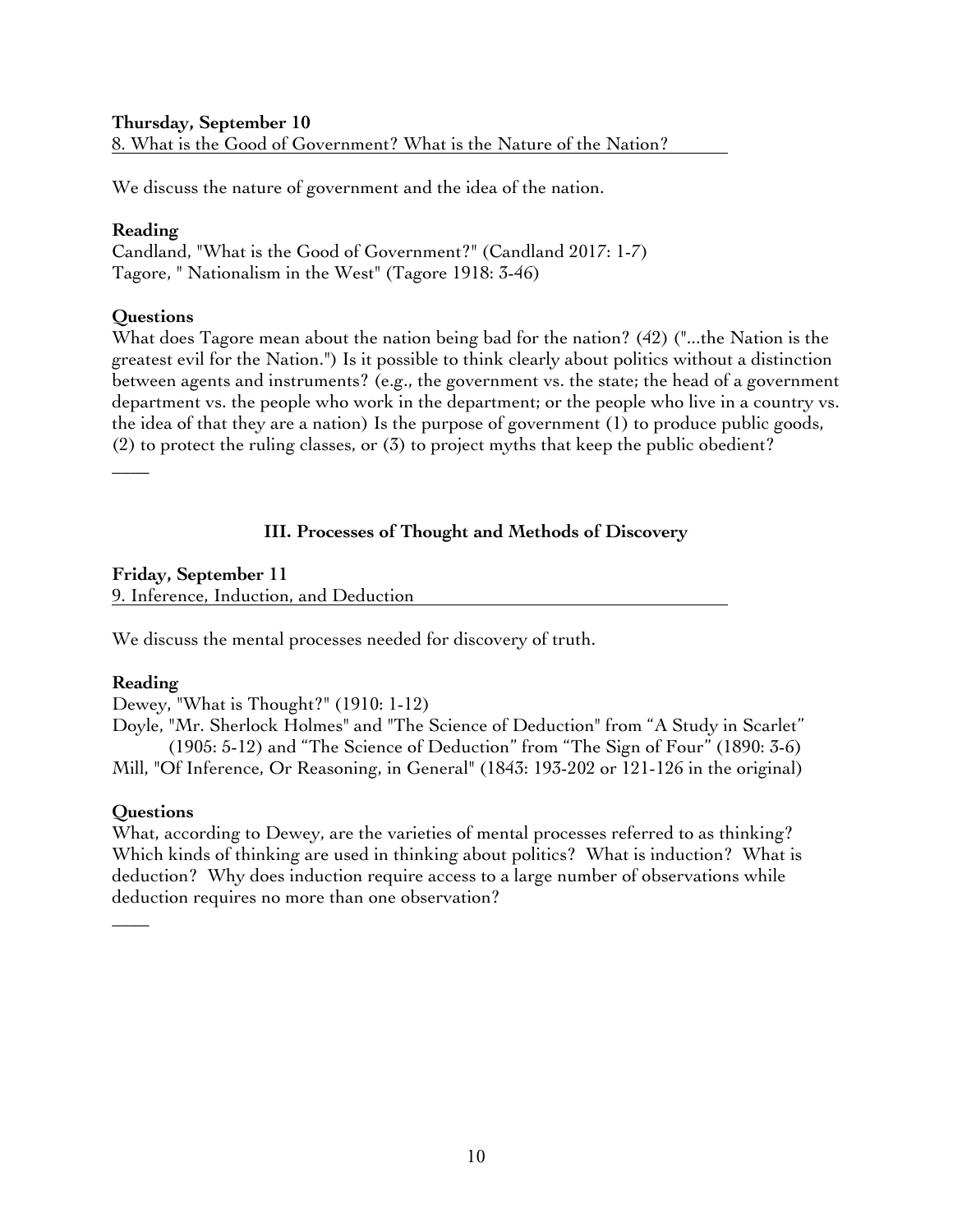### **Monday, September 14**

10. Logic: Syllogisms and Enthymemes

We discuss the basics of logic and deductive reasoning.

#### **Reading**

Gula, "More on the Syllogism" (Gula 2016: 199-218) Mill, "Of Ratiocination, Or Syllogism" (Mill 1843: 126-138) Corbett and Connors, "The Appeal to Reason" (Corbett and Connors 1965: 39-70) Aristotle, *Rhetoric*, Book Two, Chapters 20, 21, 22 (Aristotle 322 BC: 93-100)

### **Questions**

 $\overline{\phantom{a}}$ 

What is a syllogism? What is an enthymeme? Which is more widely used in political speech and why?

**Tuesday, September 15** 12. Interpretation, Thought, and Argument

We discuss the process of concept formation and the meanings of argument.

#### **Reading**

Gula, "More on Arguments" (Gula 2016: 173-182)

Dewey, "The Analysis of a Complete Act of Thought," "Systematic Inference: Induction and Deduction," and "Judgment: The Interpretations of Facts" (Dewey 1910: 68-115)

### **Questions**

 $\overline{\phantom{a}}$ 

It has been said that one should never argue with someone who disagrees with you. Do you agree? What is predictive inference? What is diagnostic inference?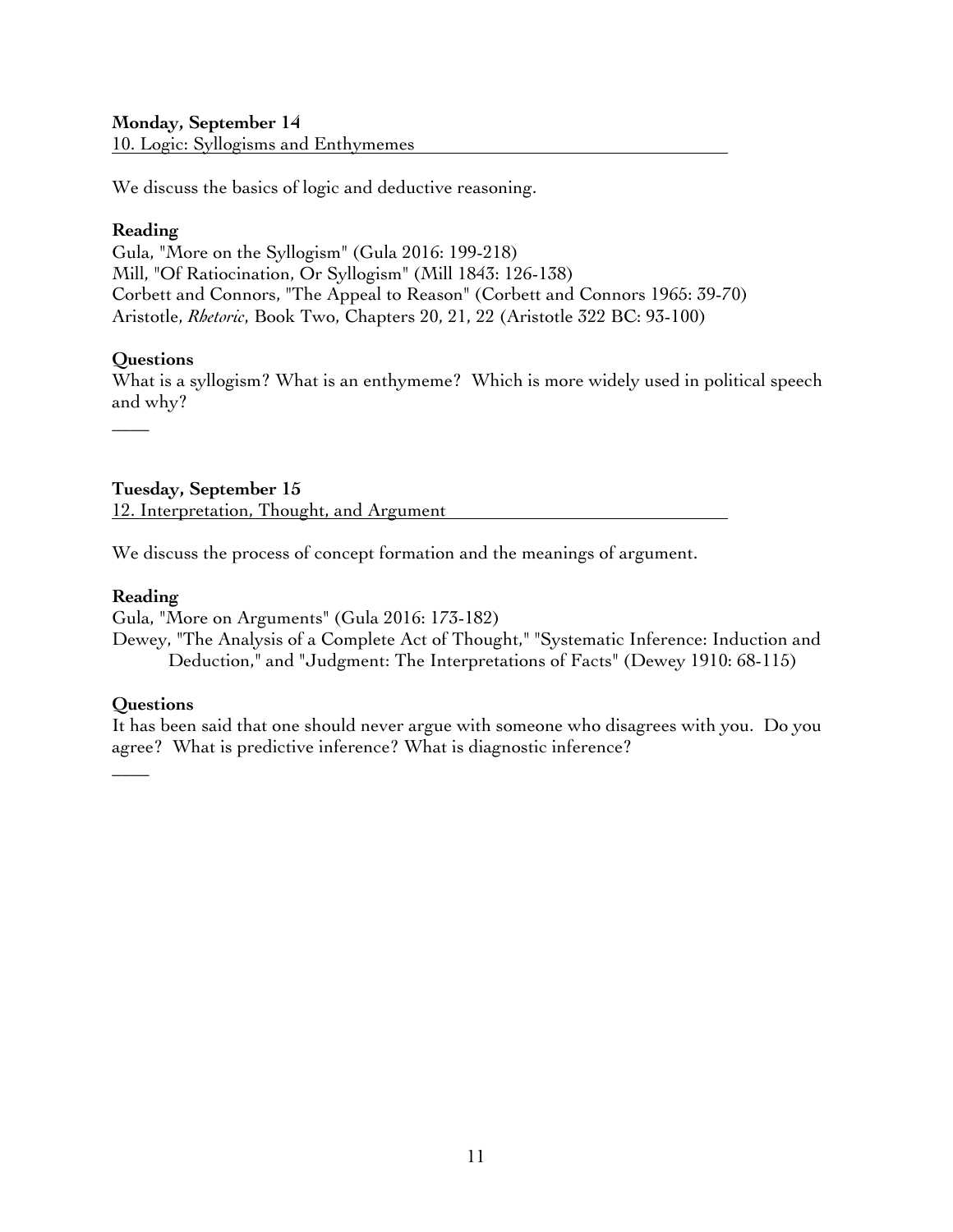### **Thursday, September 17** 13. Theory and Experimentation

We discuss the centrality of experimentation to discovery.

### **Reading**

Doyle, "The Yellow Face" (Doyle 1894: 1-9) Dewey, "Empirical and Scientific Thinking" (Dewey 1910: 145-156) Mill, "Of the Four Methods of Experimental Inquiry" (Mill 1843: 253-266) Lehrer, "The Truth Wears Off: Is there Something Wrong about the Scientific Method?" (Lehrer 2010: 1-14)

### **Questions**

 $\overline{\phantom{a}}$ 

 $\overline{\phantom{a}}$ 

 $\overline{\phantom{a}}$ 

Why was Sherlock wrong about the identity of the yellow face? What is experimentation through the chemical method? What is a theory? Why does scientific discovery rely on disconfirmation rather than confirmation?

**Friday, September 18** 14. Mid-term Assessment

We will use the class to take a self-assessment.

**Assignment** Review notes and reading.

**Monday, September 21** 15. Library Resources

Daria Hafner will lead a workshop on using library resources. Note: Daria will give us links and exercises.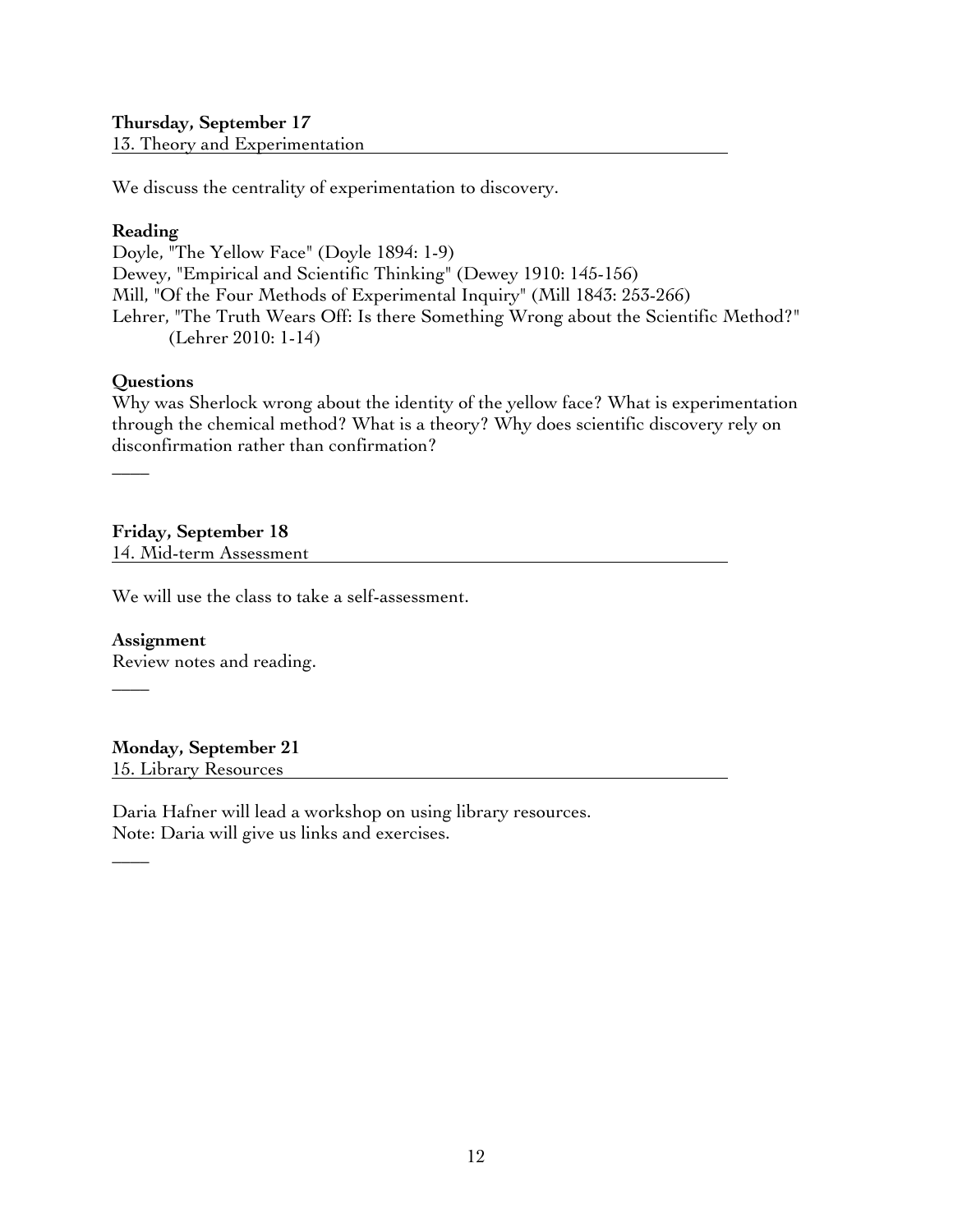### **Tuesday, September 22** 16. Neuroscience of Political Orientation

We discuss the neurological processes associated with political thought.

### **Reading**

Kolbert, "Why Facts Don't Change Our Minds" (Kolbert 2017: 1-10) available here Flynn, Nyhan, and Reifler, "The Nature and Origins of Misperceptions" (Flynn, Nyhan, and Reifler 2017: 127-144)

Jost and Amodio, "Political Ideology as Motivated Social Cognition" (Jost and Amodio 2012: 55-64)

**Note**: The article by John Jost and David Amodio will require you to look up several terms in neuroscience and genetics.

### **Questions**

What is an ideology? What is a 'liberal' orientation? What is a 'conservative' orientation? What are the leading neuroscience explanations for 'liberal' and 'conservative' orientations?

### **Note**

**\_\_\_\_\_**

The upcoming readings and assignments are substantial. They require you to read more than one hundred pages of text (for each class) and to memorize several broad categories of fallacious thinking and dozens of specific kinds of logical fallacies. You might want to begin the reading and memorization now.

### **Note**

A one-page proposal describing your final paper project – following the five-steps suggested below – is due by the end of the day on Friday, October 2.

### **IV. Logical Fallacies, including Emotional Appeals**

### **Thursday, September 24**

17. What is Rationality? Incentives, Information, Institutions, and Ideology

We discuss the conditions for rationality.

### **Reading**

Bano, "Logic of Adaptive Preference: Islam and Western Feminism" (Bano 2012: 125-154) Tolstoy, "Confessions," chapter 14, (Tolstoy 1921: 84-88) here

### **Questions**

**\_\_\_\_**

Is rationality necessarily logical? Are there competing rationalities? What does Tolstoy reveal about the alleged incompatibility of faith and reason?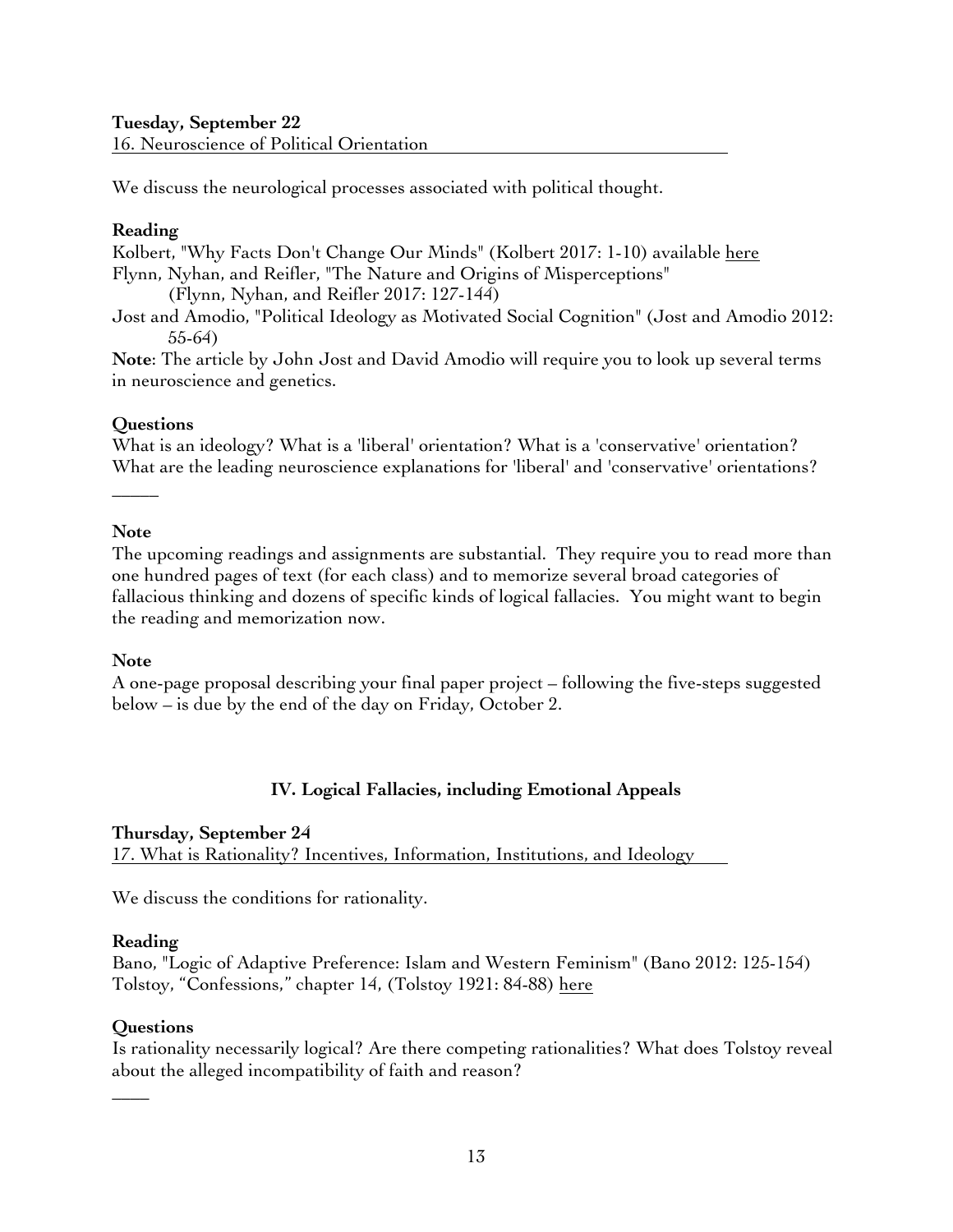**Friday, September 25** 18. Biases and Values

We discuss varieties of personal biases and research biases, distinguish it from statistical biases, and discuss means for overcoming personal and research biases,

#### **Reading**

Nussbaum, "The Study of Non-Western Cultures" (Nussbaum 1997: 118-139) Myrdal, "Valuations, Beliefs, and Opinions," "The Role of Social Sciences," "The Importance of the State," and "The Hidden Role of Valuations" (Myrdal 1969: 14-19 and 35-54) Martin, "The Egg and the Sperm" (Martin 1991: 485-501)

#### **Questions**

 $\overline{\phantom{a}}$ 

How does one avoid descriptive and normative 'vices'? Is value-free social science inquiry possible? Is value-free natural science inquiry possible?

**Monday, September 28** 19. Logical Fallacies

We review the ways to persuade without reason, often with the appearance of reason.

#### **Reading**

Corbett and Connors, "The Ethical Appeal" and "The Emotional Appeal" (Corbett and Connors 1965: 71-84) Gula, *Nonsense* (Gula 2016: 1-171)

#### **Assignment**

Please memorize each of the broad categories of fallacies identified by Robert Gula.

#### **Assignment**

 $\overline{\phantom{a}}$ 

Select a short segment of a video of current political speech from any place or polity ('foreign' or 'domestic'). (C-SPAN offers registered users the option of making short clips.) Post the clip to the Forum folder. Watch others' clips and be prepared to identify the fallacies in the political speech that others have posted.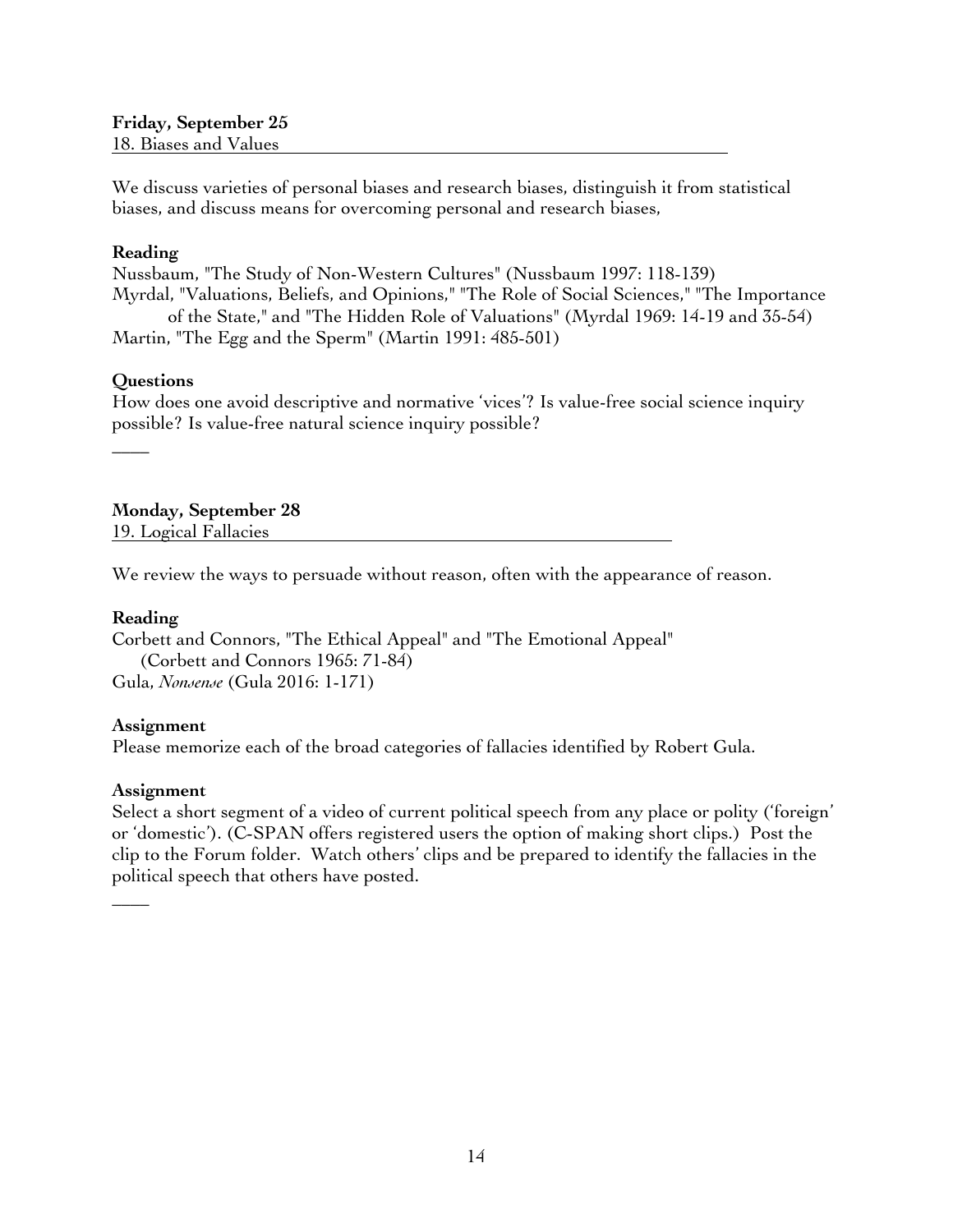# **Tuesday, September 29**

20. The Uses of Logical Fallacies

We continue to review ways to persuade without appeal to reason (though often with the semblance of deductive inference).

### **Reading**

Whitey, *Mastering Logical Fallacies* (Whitey 2016: 16-194)

### **Question**

Which broad types of fallacies described by Corbett and Connors and by Gula do you regard as most prevalent in current U.S. political speech and why?

### **Assignment**

Select a short segment of a video of current political speech from any place or polity ('foreign' or 'domestic'). (C-SPAN offers registered users the option of making short clips.) Post the clip to the Forum folder. Watch others' clips and be prepared to identify the fallacies in the political speech that others have posted.

### **Assignment**

Please memorize the 63 logical fallacies identified by Michael Whitey.

### **Tuesday, September 29** (21.00 to 22.30 EDT)

21. Democratic and Republican Presidential Candidates Debate

### **Reading**

\_\_\_\_\_\_

––––

Whitey, *Mastering Logical Fallacies* (Whitey 2016: 16-194)

### **Assignment**

Be prepared to identify each of the logical fallacies / persuasive techniques, using Whitey's scheme, deployed by the U.S. Democratic and Republican party presidential candidates.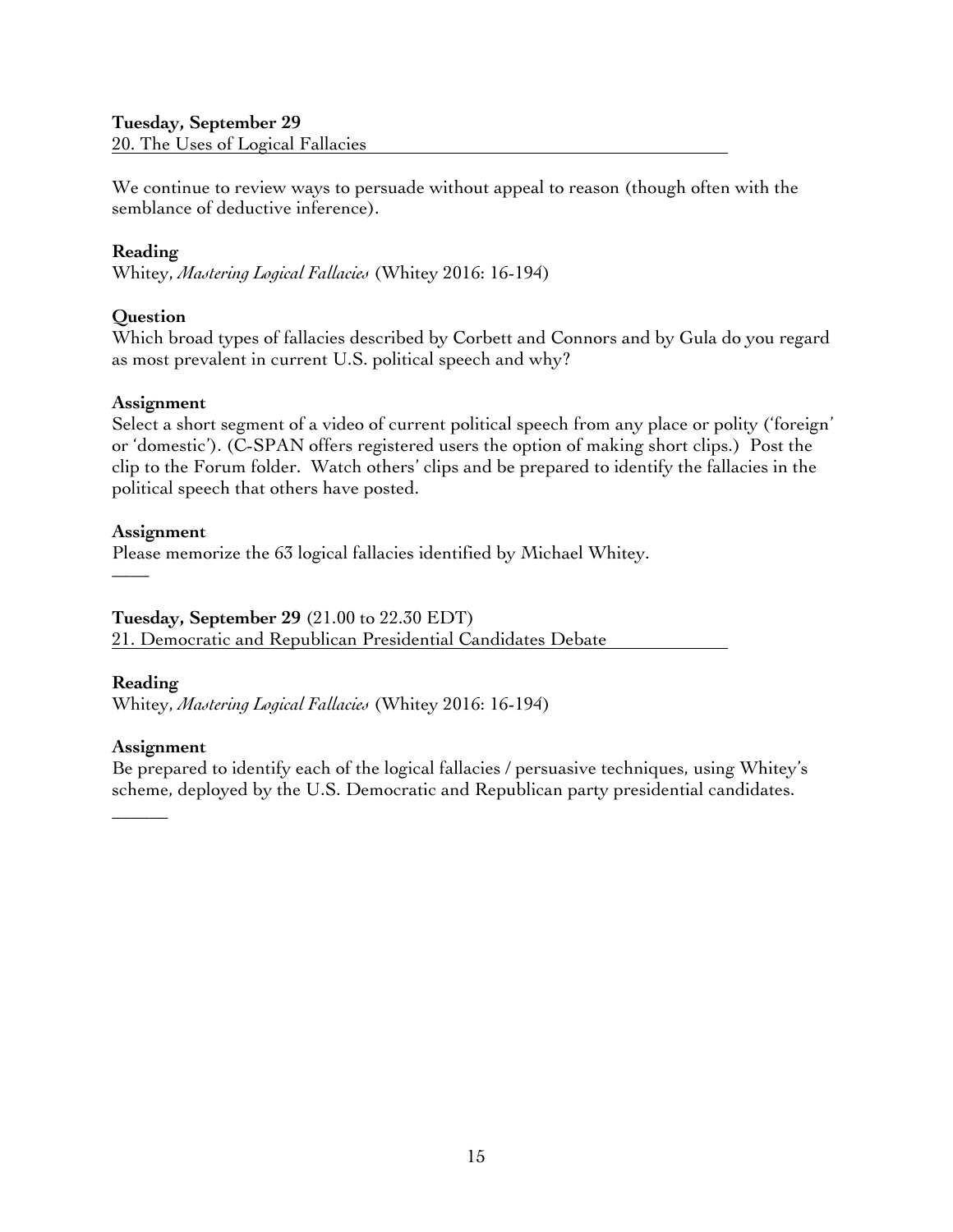# **Thursday, October 1**

22. Analysis of Presidential Candidates Debate

### **Reading**

Whitey, *Mastering Logical Fallacies* (Whitey 2016: 16-194)

### **Question**

What are the dominant logical fallacies / forms of fallacious persuasive used by each candidate? How do they differ? Where are they similar? How did these techniques evolve during the debate? How much did the candidates rely on logical appeals (as opposed to ethical and emotional appeals)?

### **Assignment**

\_\_\_\_\_\_

 $\overline{\phantom{a}}$ 

Read and be prepared to speak about others' replies to these questions.

**Friday, October 2**  23. Discussion of final paper proposals.

### **Proposals are due by midnight EDT.**

Please post your proposal to the Sakai course conference folder by the end of the day.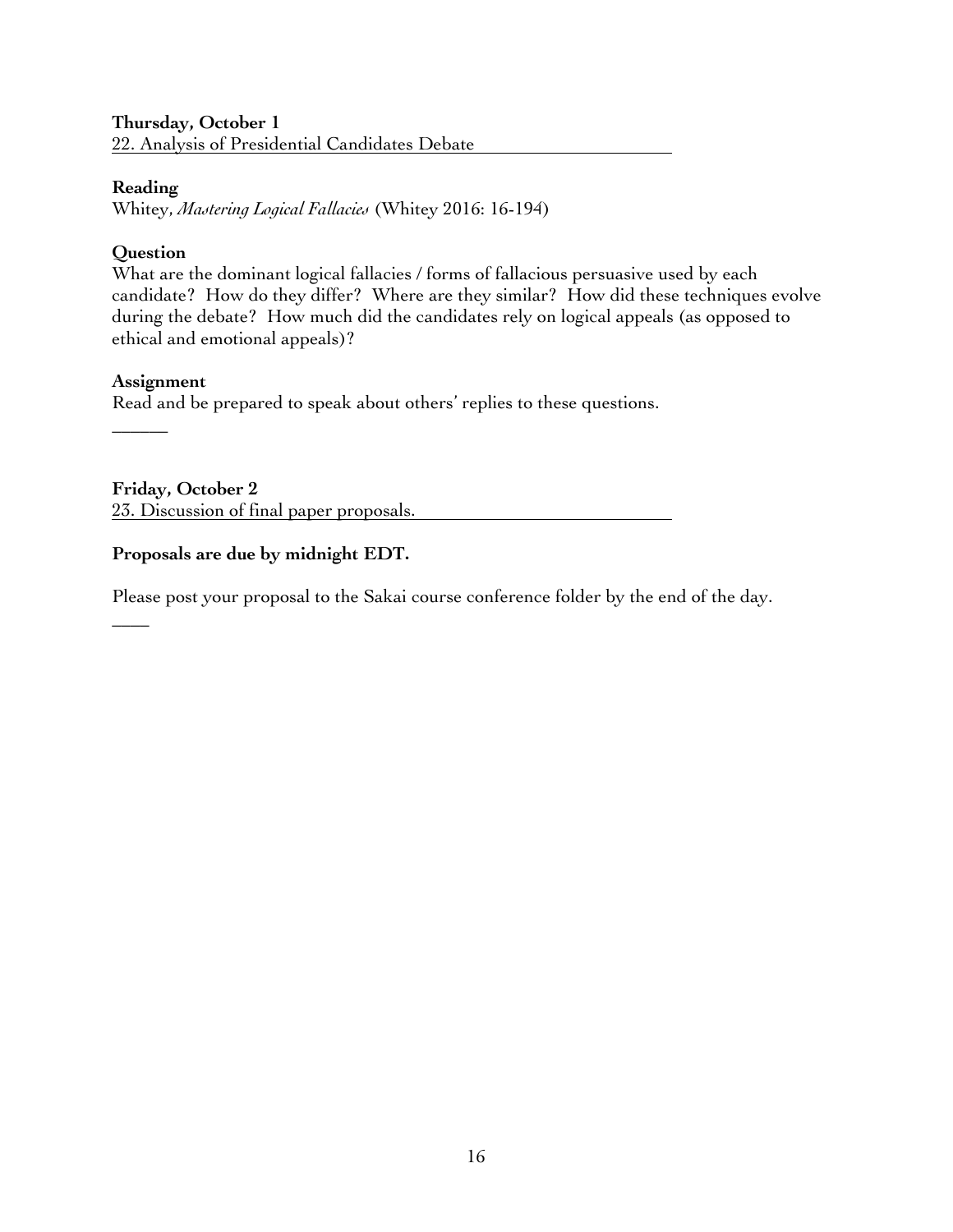**Monday, October 5** 24. Rhetorical Devices

We consider styles of speech and writing that help to persuade one's listeners and readers.

### **Reading**

Harris, "Guide to Rhetorical Devices" (Harris 2002: 1-157) Corbett and Connors, "Figures of Speech" (Corbett and Connors 1965: 396-411)

### **Question**

What are your three favorite rhetorical devices and why?

### **Assignment**

Please memorize as many of the rhetorical devices identified by Harris as you can. Prepare to use your favorite rhetorical devices in class and prepare to spot them in the speech and diction of others.

### **Assignment**

Print or copy by hand the list of logical fallacies posted to the Sakai course conference and cut into pieces so that you have a single fallacy on each piece of paper. Group these by category, using circles and lines, take a photo, and upload to the course conference. Be prepared to explain your groupings.

**Tuesday, October 6**

25. U.S. Executive is Immune from Criminal Prosecution

We critically analyze the argument.

### **Reading**

––––

Post, "The Fifth Avenue Immunity" (Post 2019: 1) Moss, "Memorandum Opinion for the Attorney General" (Moss 2000: 222-260) Trump v. Vance Oral Arguments (Katzmann, Consovoy, Droney, Chin, and Dunne 2019) (52:01 min) here

### **Assignment**

Compose the argument that the U.S. Executive is Immune from Criminal Prosecution. What are the logical premises and inferences in the argument?

### **Assignment**

 $\overline{\phantom{a}}$ 

Identify the persuasive logical fallacies in the political speech in favor of the argument. Post the speech - as audio or audio-visuals - that you regard as most persuasive politically so that others can attempt to identify the persuasive logical fallacies. Be prepared to discuss your material in class.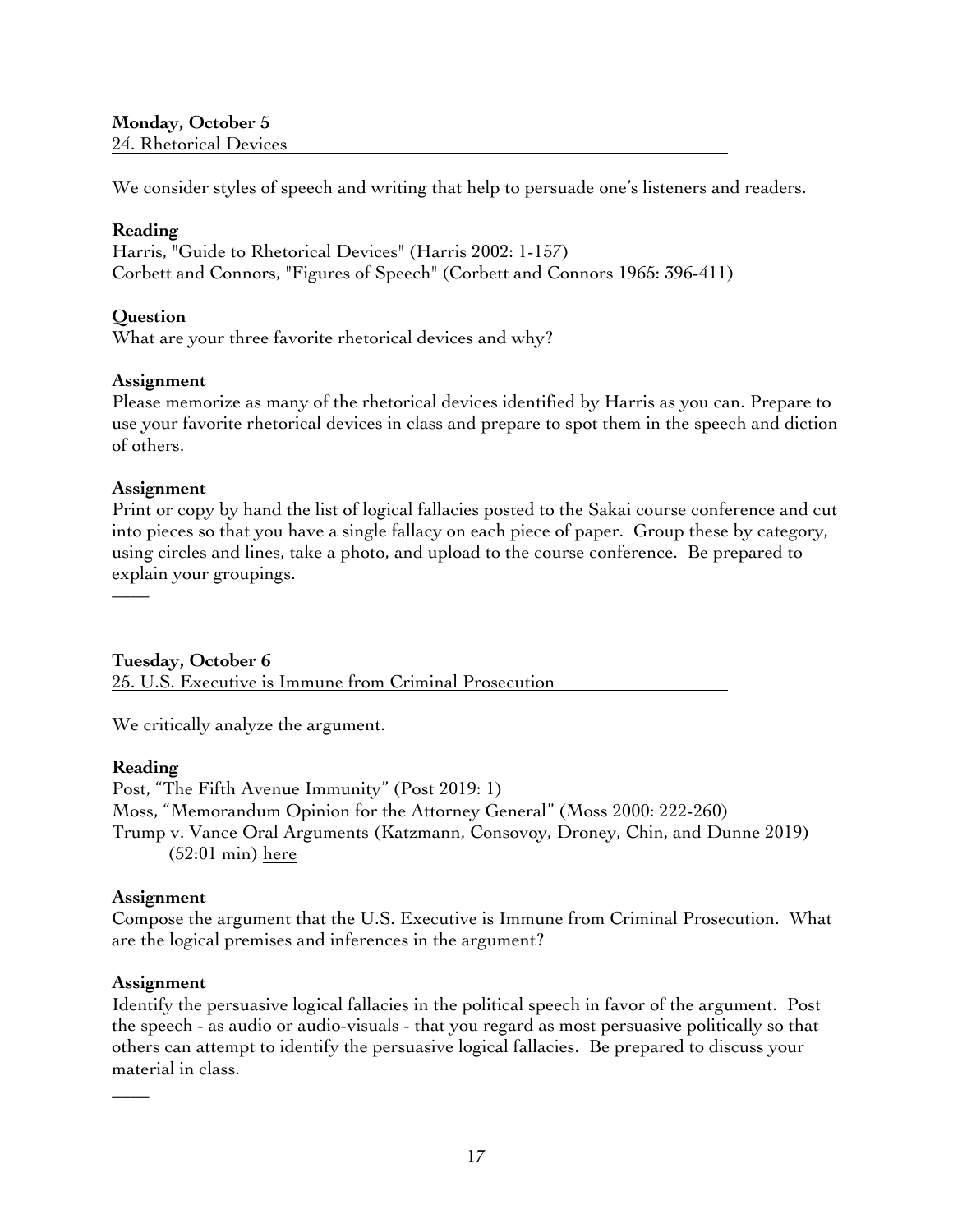### **Wednesday, October 7** (21.00 – 22.30 EDT) 26. Democratic and Republican Vice Presidential Candidates Debate

#### **Reading**

Whitey, *Mastering Logical Fallacies* (Whitey 2016: 16-194)

### **Assignment**

Identify each of the logical fallacies / persuasive techniques, using Whitey's scheme, deployed by the U.S. Democratic and Republican party vice presidential candidates.

**Thursday, October 8**

27. Analysis of Persuasive Techniques of Vice Presidential Candidates

### **Reading**

 $\overline{\phantom{a}}$ 

 $\overline{\phantom{a}}$ 

Whitey, *Mastering Logical Fallacies* (Whitey 2016: 16-194)

### **Assignment**

Using the template that we have developed, identify each of the logical fallacies / persuasive techniques, deployed by the U.S. Democratic and Republican party vice presidential candidates.

### **Friday, October 9**

28. U.S. Executive Communications are Privileged

We critically examine the argument.

### **Reading**

 $\overline{\phantom{a}}$ 

Huq, "Background on Executive Privilege" Brennan Center for Justice (Huq 2007: 1-6) Garvey, "Presidential Claims of Executive Privilege: History, Law, Practice, and Recent Developments" (Garvey 2014: 1-28)

Congressional Research Service, "Congressional Subpoenas: Enforcing Executive Branch Compliance" (CRS 2019: 1-45)

**Assignment**: Compose one of the arguments made in favor of the conclusion that U.S. executive communication is privileged. What are the logical premises? What are the inferences?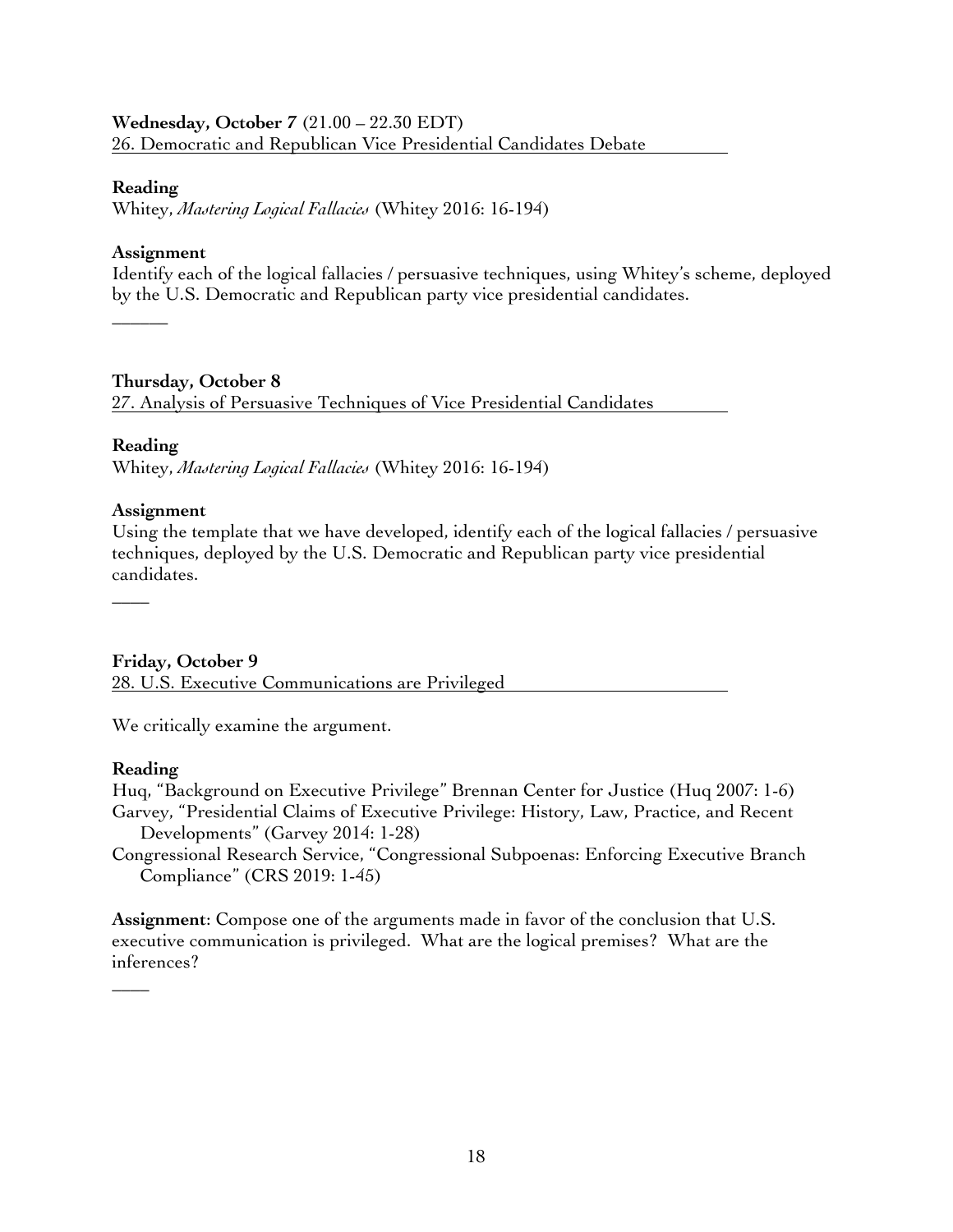### **Monday, October 12**

29. Public Security Requires State Surveillance

We critically examine the argument.

### **Reading**

Savage, Charlie. U.S.A. Triples Collection of Data from U.S. Phone Companies" (Savage 2018: 1-3)

Clarke, "Is the Foreign Intelligence Surveillance Court Really a Rubber Stamp?" (Clarke 2014: 125-133)

### **Assignment**

Using C-SPAN or other source identify a persuasive logical fallacy (or combination of fallacies) in speech in favor of the argument that public security requires state surveillance. Please post that speech, as a hyperlink with the minute and second of start and finish. View posts of others; identify persuasive logical fallacies therein; and be prepared to discuss in class.

**Tuesday, October 13** 30. The Geneva Conventions Are Irrelevant

We critical analyze the argument.

### **Reading**

 $\overline{\phantom{a}}$ 

Associated Press, Common Article 3 of the Geneva Conventions (n.d.: 1) Geneva Conventions and Additional Protocols, International Armed Conflicts, Protocol I of 8 June 1977 (ICRC 1977: 239-295) Roth, "Geneva Conventions Still Hold Up" (Roth 2009: 1-3)

### **Assignment**

 $\overline{\phantom{a}}$ 

 $\overline{\phantom{a}}$ 

Using C-SPAN or other source identify a persuasive logical fallacy (or combination of fallacies) in speech in favor of the argument that the Geneva Conventions and Additional Protocols are irrelevant. Please post that short piece of audio-video, as a hyperlink with the minute and second of start and finish. View posts of others; identify persuasive logical fallacies therein; be prepared to discuss these in class.

**Wednesday–Friday, October 14–16**

Reading (and writing) period

Office hours daily (14.00 – 16.00 EDT)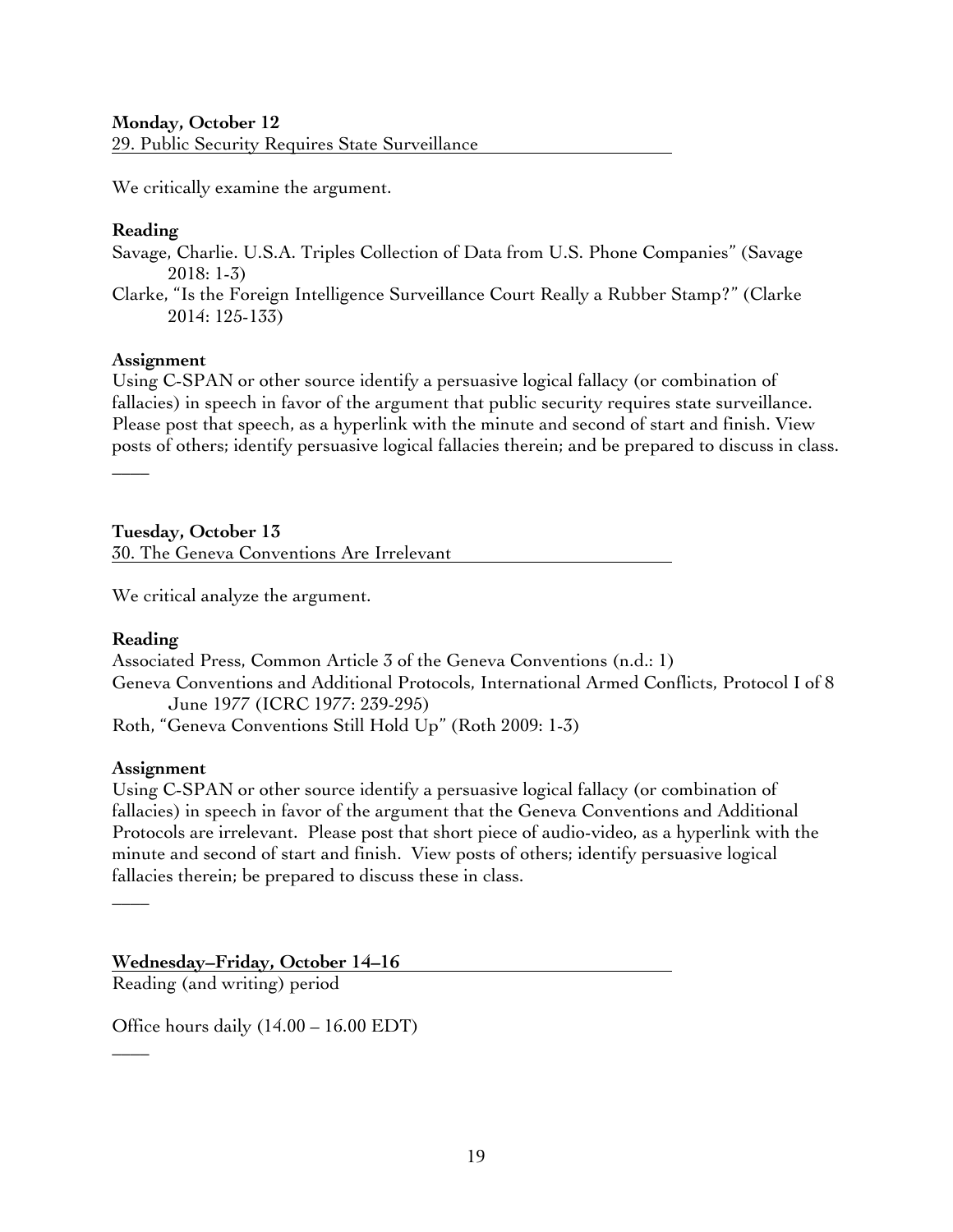### **Saturday, October 17**

 $\overline{\phantom{a}}$ 

Papers Due **–** 16.00 EDT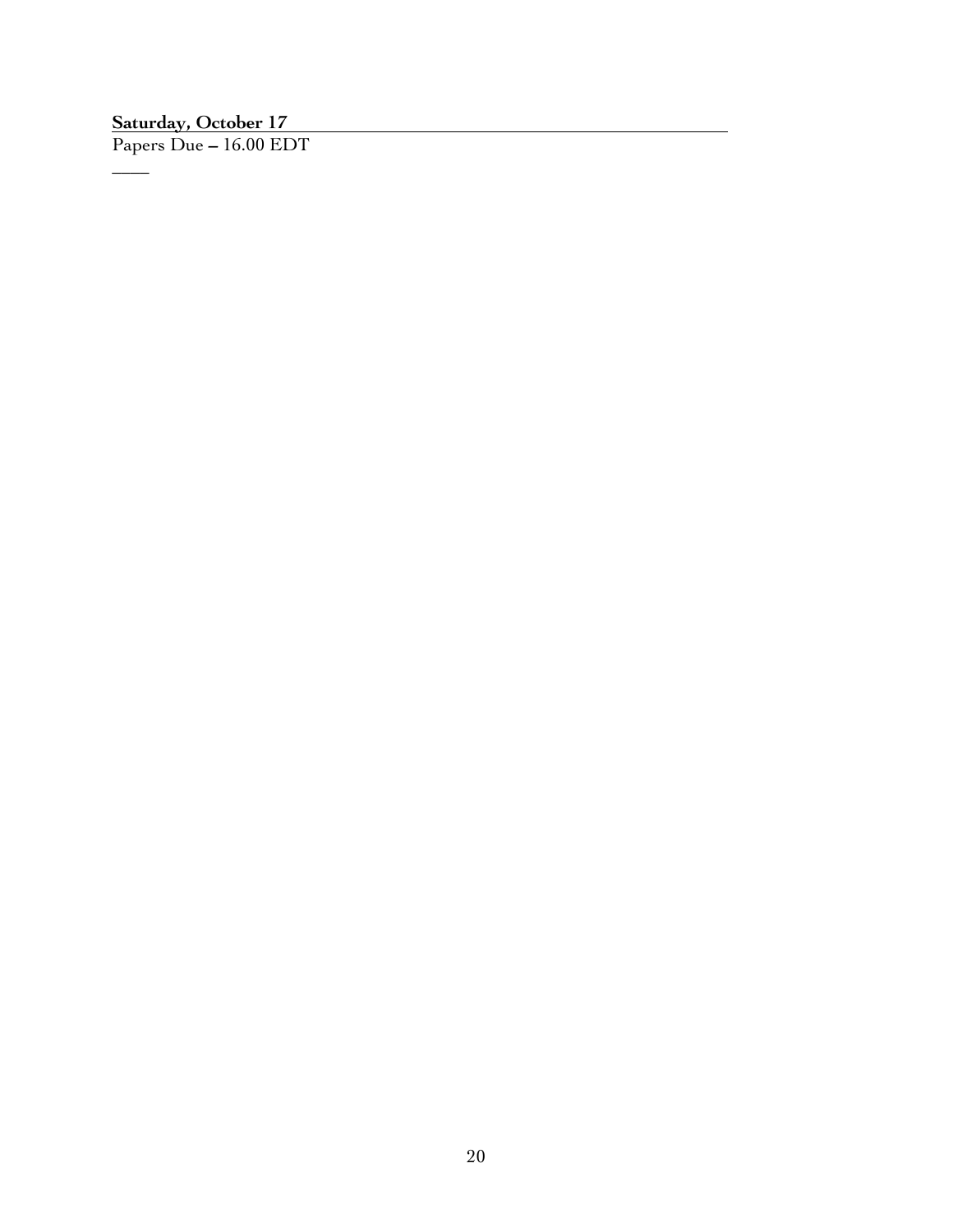#### **Bibliography**

- Aristotle, *Nicomacean Ethics*, trans., Martin Ostwald, New York: Macmillan, (340BC) 1962
- Aristotle, *Organon: The Works of Aristotle on Logic*, ed., Roger Bishop Jones, A. J. Jenkinson, G. R. G. Mure, and W. A. Pickard-Cambridge, and trans., Edghill, CreateSpace Independent Publishing Platform, (322BC) 2012
- Aristotle, "Politics" in *The Basic Works of Aristotle*, ed., Richard McKeon, (New York: Random House), (350BC) 1941
- Aristotle, *Rhetoric*, trans., W. Rhys Roberts, London: Oxford University Press, 1924, (322BC), Dover replication thift edition 2004
- Associated Press, "Common Article 3 of the Geneva Conventions" n.d.
- Bano, Masooda, *The Rational Believer: Choices and Decisions in the Madrasas of Pakistan*, Ithaca: Cornell University Press, 2012
- Caldini, Robert, *Influence*: *The Psychology of Persuasion*, New York: William Morrow and Company, (1984) 2006
- Clarke, Conor, "Is the Foreign Intelligence Surveillance Court Really a Rubber Stamp?" February 28, 2014, Stanford Law Review Online, (66) 125-133
- Congressional Research Service, "Congressional Subpoenas: Enforcing Executive Branch Compliance" 2019
- Connolly, Francis, and Gerald Levin, *A Rhetoric Case Book: Third Edition*, New York: Harcourt, Brace and World, 1969
- Corbett, Edward, and Robert Connors, *Classical Rhetoric for the Modern Student*, Oxford: Oxford University Press, 1999
- Crick, Bernard, *In Defence of Politics*, Chicago: The University of Chicago Press, (1962) 1992
- Dell'Amico, "The Nizkor Project: Fallacies" (at www.nizkor.org/features/fallacies/)
- Dewey, John, *How We Think*, Boston: D.D. Heath and Company, (1910) 2013
- de Bono, Edward, *I am Right. You are Wrong. From this to the New Renaissance: From Rock Logic to Water Logic*, Penguin, London: Penguin 1991
- Dijck, Jose van, *The Culture of Connectivity: A Critical History of Social Media*, New York: Oxford University Press, 2013
- Doyle, Arthur Conan, *The Complete Sherlock Holmes*, New York: Doubleday and Company (1905) 1930
- Doyle, Arthur Conan, "The Yellow Face" in *The Adventures and Memoirs of Sherlock Holmes*, New York: The Modern Library, (1894) 1945
- Elster, Jon, *Nuts and Bolts for the Social Sciences*, New York: Cambridge University Press, 2004
- Flynn, D. J., Brendan Nyhan, and Jason Reifler, "The Nature and Origins of Misperceptions: Understanding False and Unsupported Beliefs about Politics" *Advances in Political Psychology*, 38: 1, 2017
- Frankfurt, Harry, "On Bullshit" *Raritan Quarterly Review*, 6: 2, 1986
- Fuchs, Christian, "Social Media Surveillance" in *Handbook of Digital Politics*, eds., Stephen Coleman and Deen Freelon, Elgar Online, 2014, 395-414
- Galtung, Johan, *Methodology and Development* (vol. I), *Papers in Methodology* (vol. II) *Methodology and Development* (vol. III), Copenhagen: Christian Ejlers, 1988
- Garvey, "Presidential Claims of Executive Privilege: History, Law, Practice, and Recent Developments" (Garvey 2014: 1-28)
- Goleman, Daniel, *Social Intelligence: The New Science of Human Relationships*, London: Arrow Books, 2007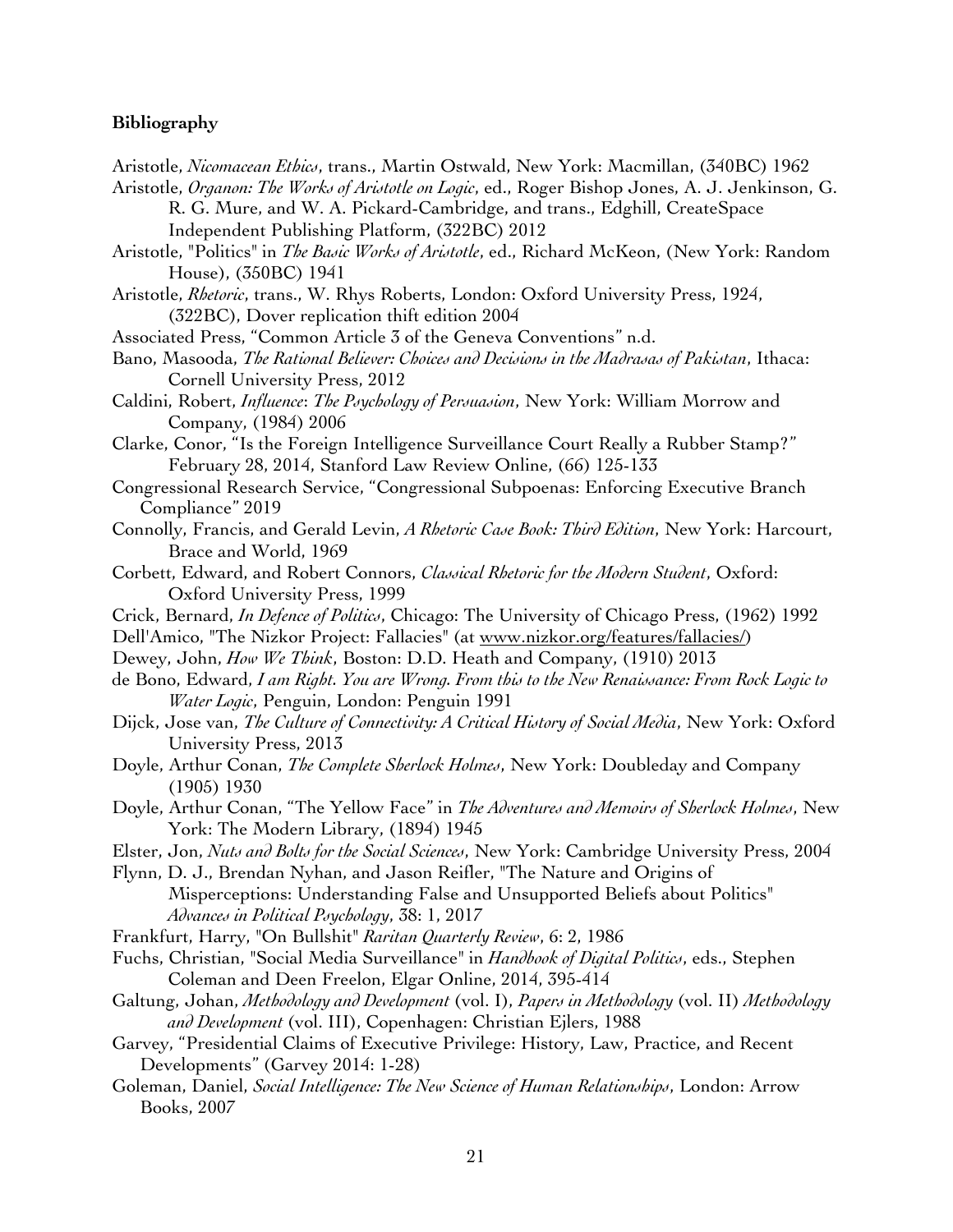- Gula, Robert, *Nonsense: Red Herrings, Straw Men, and Sacred Cows: How We Abuse Logic in Our Everyday Language*, Edinburg VA: Axios Press, 2007
- Habermas, Jürgen, *On the Logic of the Social Sciences*, Cambridge: MIT Press, 1989
- Haidt, Jonathan, *The Righteous Mind: Why Good People are Divided by Politics and Religion*, New York: Random House, 2012
- Harris, Robert, *Writing with Clarity and Style: A Guide to Rhetorical Devices for Contemporary Writers*, London: Routledge, 2002
- Heidegger, Martin, *Poetry, Language, Thought*, trans. Alfred Hofstadter, New York: Harper and Row, 1962
- Hicks, Stephen R. C. and David Kelley, *Readings for Logical Analysis*, New York: W. W. Norton, 1998
- Huff, Darrell, *How to Lie with Statistics*, illus., Irving Geis, New York: W. W. Norton, (1954) 1993
- Huq, Aziz, "Background on Executive Privilege" Brennan Center for Justice, 2007
- International Committee for the Red Cross, "Protocol Additional to the Geneva Conventions of 12 August 1949, and related to the protection of Victims of International Armed Conflicts (Protocol I), of 8 June 1977" n.d.
- Jost, John, and David Amodio, "Political Ideology as Motivated Social Cognition: Behavioral and Neuroscientific Evidence," *Motivation and Emotion*, 36: 1, (2012) 55-64
- Katourian, Homa, *Ideology and Method in Economics*, New York: New York University Press, 1980
- Katzmann, Consovoy, Droney, Chin, and Dunne, Trump v. Vance Oral Arguments (2019) (52:01 min) here
- King, Gary, Robert Keohane, and Sidney Verba, *Designing Social Inquiry: Scientific Inference in Qualitative Research*, Princeton: Princeton University Press, 1998
- Klobusher and Kennedy, "S.2728 A Bill in the Senate of the United States"
- Kolbert, Elizabeth, "Why Facts Don't Change Our Minds," *The New York Yorker*, February 27, 2017
- Kristjánsson, Kristján, *Virtuous Emotions*, Oxford: Oxford University Press, 2018
- Martin, Emily, "The Egg and the Sperm: How Science Has Constructed a Romance Based on Stereotypical Male-Female Roles," *Signs*, 16: 3, 1991, 485-501
- Mill, John Stuart, *A System of Logic, Ratiocinative and Inductive Logic*, London: Longmans, Green and Company, 1961, (1843)
- Moss, Rudolph, "Memorandum Opinion for the Attorney General" 2000
- Myrdal, Gunnar, *Objectivity in Social Research*, New York: Pantheon, 1969
- Nietzsche, Friedrich, "On Truth and Lies in an Extra-Moral Sense," in *Friedrich Nietzsche on Rhetoric and Language*, eds. Sander Gilman, Carole Blair, and David Parent, New York: Oxford University Press, 1989, an excerpt can be found here
- Nussbaum, Martha, *The Monarchy of Fear: A Philosopher Looks at our Political Crisis*, New York: Simon and Schuster, 2018
- Nussbaum, Martha, *Political Emotions: Why Love Matters for Justice*, Cambridge: Harvard University Press, 2013
- Nyben, Brendan, "Why More Democrats are Embracing Conspiracy Theories," *The New York Times*, February 15, 2017, A3.
- Orwell, George, *Nineteen Eighty-Four: A Novel*, intro. Eric Fromm, New York: Signet Classic, (1949) 1977
- Orwell, George, "Politics and the English Language" *Horizon*, 13: 76, (April 1946), 252-265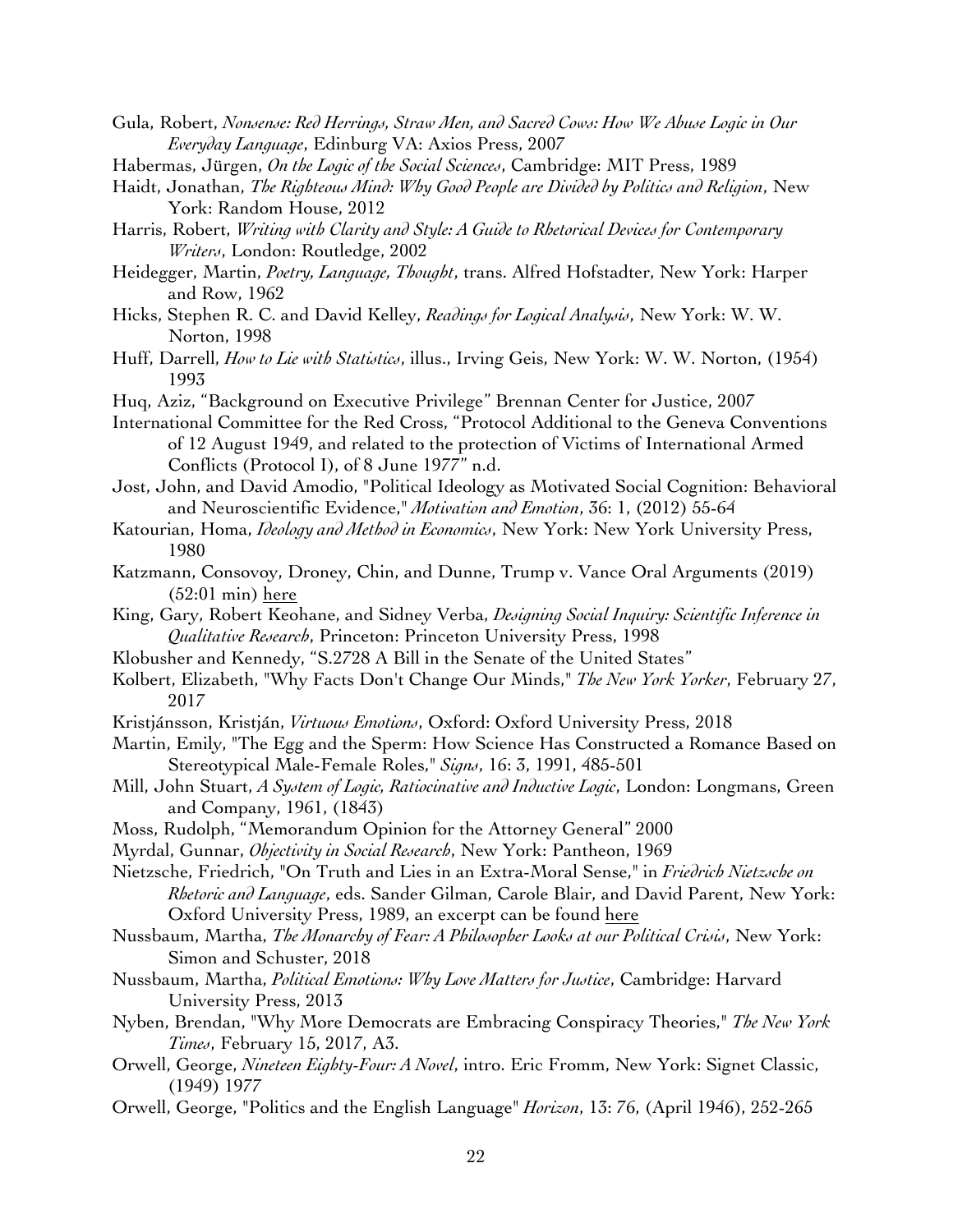- Parsons, Craig, *How to Map Arguments in Political Science*, Oxford: Oxford University Press, 2007
- Phillips, Graham, et al, "Stuart McKeever v William Barr" (N. 5149) September 2018 and April 5, 2019
- Post, "The Fifth Avenue Immunity: Can a State Investigate Criminal Wrongdoing involving a Sitting President?" 2019
- Ragin, Charles, *The Comparative Method: Moving Beyond the Qualitative and Quantitative Strategies,* Berkeley: University of California 1987
- Roth, Kenneth, "Geneva Conventions Still Hold Up" 2009
- Savage, Charlie. "U.S.A. Triples Collection of Data From U.S. Phone Companies" May 14, 2018
- Sommers, Tamler, *Why Honor Matters*, New York: Basic Books, 2018
- Strauss, Leo, *The City and Man*, New York: Rand McNally, 1964
- Trump v. Vance Oral Arguments (Katzmann, Consovoy, Droney, Chin, and Dunne 2019) (52:01 min) here
- Twain, Mark, *The Mysterious Stranger: A Romance*, with illustrations by M. C. Wyeth,
- Whitey, Michael, *Mastering Logical Fallacies, The Definitive Guide to Flawless Rhetoric and Bulletproof Logic*, Berkeley: Zephyros Press, 2016
- Wronski, Julie, "Intergroup Identities, Moral Foundations, and their Political Consequences: A Review of *Social Psychology of Political Polarization* by Piercarlo Valdesolo and Jesse Graham, eds.," *Social Justice Research*, 29: 3, 2016, 345-353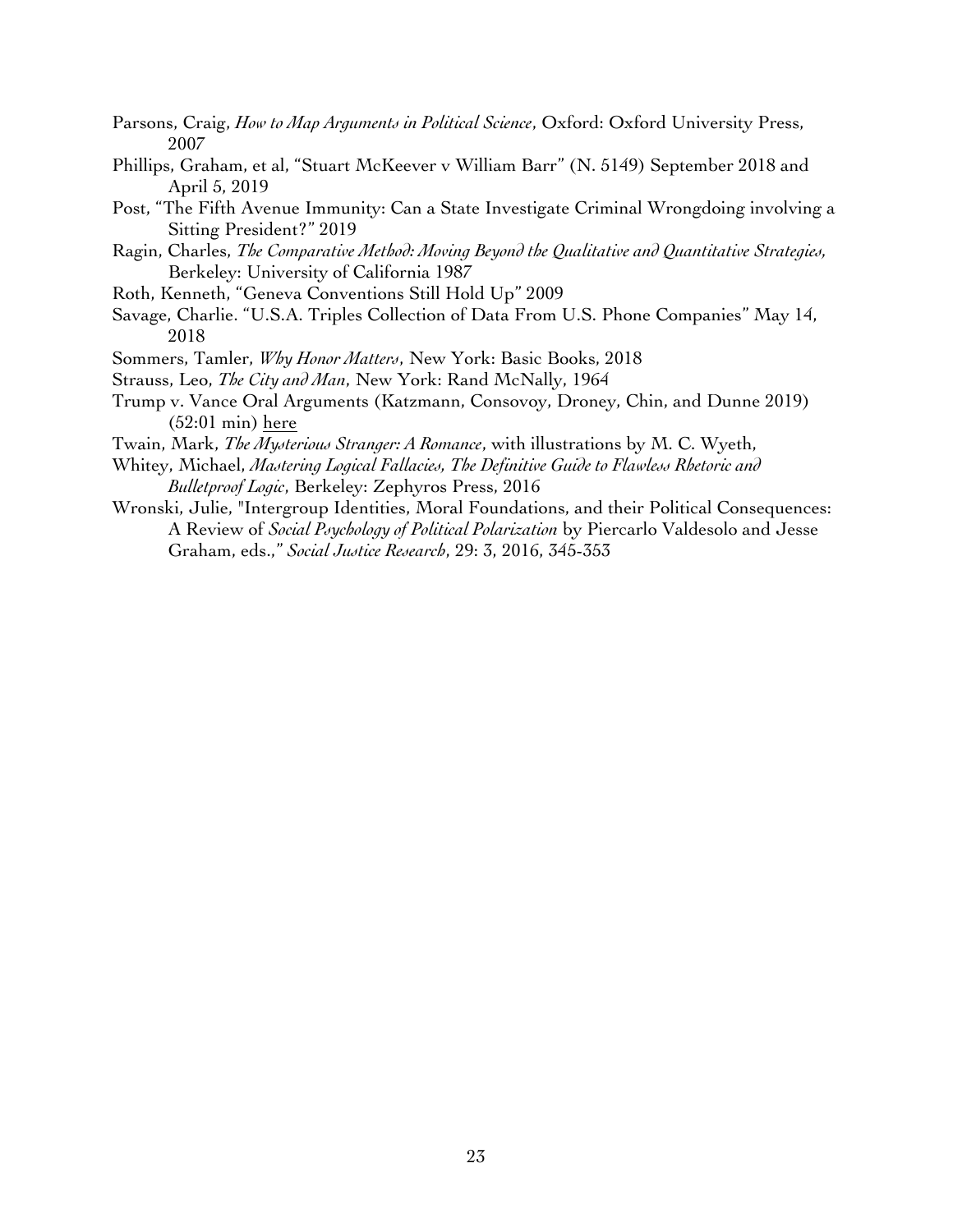### **Strategy for Your Final Paper**

Please use this five-staged approach to plan, propose, and write your final paper.

1. Articulate a question.

The most crucial and most difficult task in designing a good paper is posing a productive question. Take some time to figure out what is most puzzling or most unsatisfying about what you have learned in the study of logic, rhetoric, and political persuasion. If the answer to a question requires merely the presentation of information, then that question is unlikely to make for an interesting paper. A fruitful question is often posed as a puzzle; and a successful paper often presents a new way of looking at and thereby resolving that puzzle.

2. Explain briefly why that question is important to study of logic, rhetoric, and political persuasion.

In the face of the literature, or in the face of common sense, briefly explain why the question or puzzle demands an answer.

3. Defend briefly a strategy for addressing that question.

Different questions demand different methodological approaches. A single case study can answer some questions. Others require explicit comparative analysis of more than one case. Some questions require interpretive approaches; others statistical analysis. (For discussion of methodological approaches, see Charles Ragin, *The Comparative Method: Moving Beyond Qualitative and Quantitative Strategies*.) Explain briefly what your approach can deliver. (e.g., By identifying the types and frequency of logical fallacies used by Judge Gorsuch at his confirmation hearing, I aim to predict the Gorsuch's likely judicial alliances with sitting Supreme Court Justices.)

### 4. Use that strategy.

Most of your paper should be devoted to analysis. Having done the difficult work of framing the paper with a question and devising a strategy for addressing that question, the analytical work should proceed without great difficulty.

### 5. Draw conclusions.

In your conclusion, state forcefully what you established. Avoid the temptations to introduce some last-minute variable that might explain more, to acknowledge the weaknesses of your argument, to speculate on the future, or to make policy recommendations.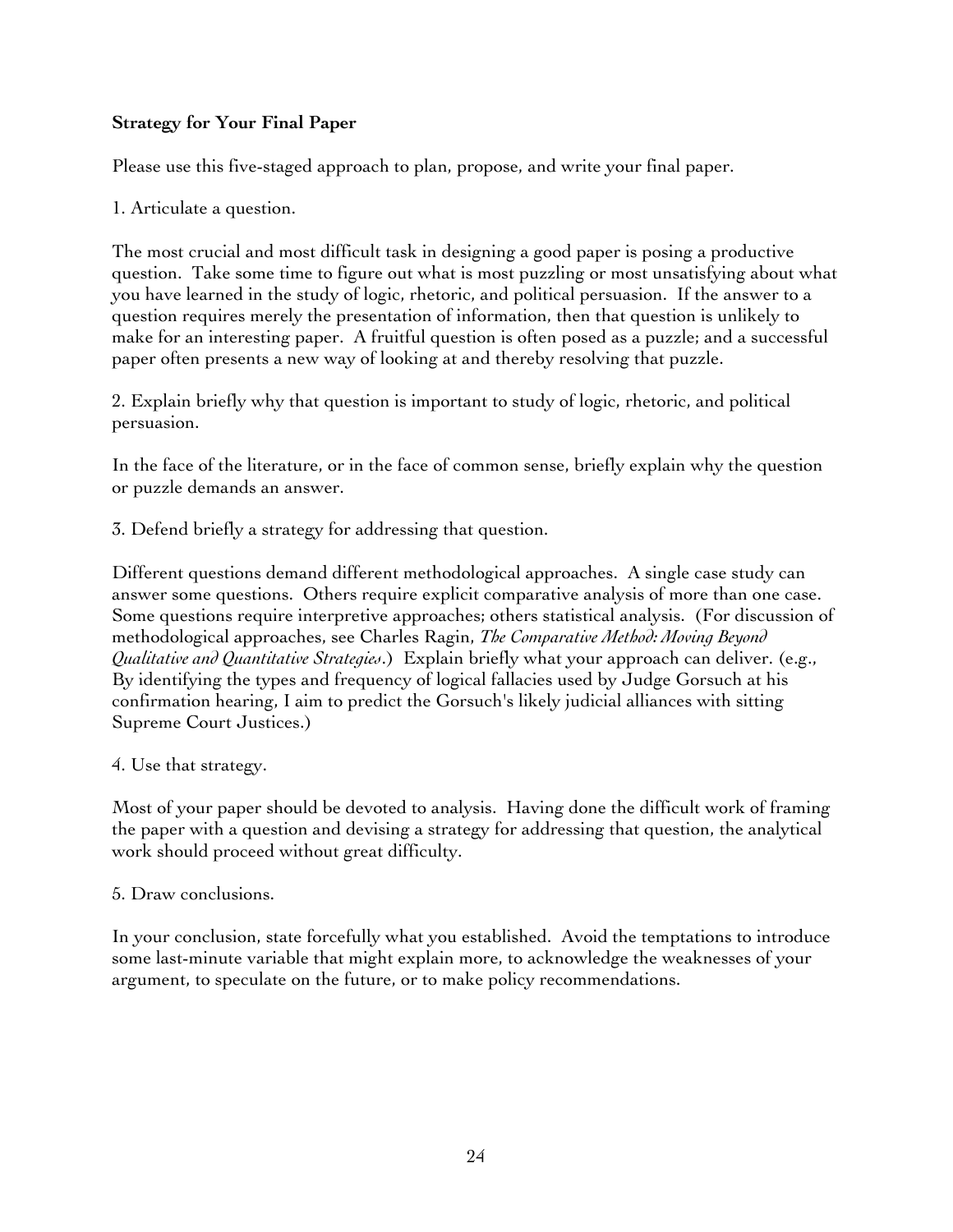#### **Writing Suggestions for Your Final Paper**

Narrow your focus. A narrower argument is almost always more defensible and more revealing than a general argument. Be succinct. It's not merely a virtue; it's a requirement. The text of your paper – not including footnotes and bibliography – must be fewer than 3,500 words. Accordingly, it is good to write long rough drafts and then to eliminate nonessential material. Papers may be shorter than the word limit. Many excellent papers are. At the end of the paper, give a word count (e.g., 3,202 words).

In your introduction, state your question, your approach, and your argument. Throughout the paper, use topic sentences. The contribution of each paragraph should be clear from its first sentence. Avoid lists, familiar metaphors, and contractions. Give phrases and the acronym for these phrases in parentheses before using an acronym alone. (e.g., nongovernmental organizations (NGOs)) Capitalize all letters of an acronym. But do not capitalize common nouns.

Avoid first person claims when they direct attention away from the central contribution of the claim. A sentence such as "I believe that all discourse is rhetorical" leads the reader to divide her attention between you and the truth of your claim. ("Hmm...? That's an interesting claim. But I wonder why *she* believes that.") Stating a claim directly can give it more credibility. (e.g., "All discourse is rhetorical.") At the same time, do not feel that you must avoid first person claims. Sometimes, you want to bring yourself to the attention of the reader.

Distinguish between countries, governments, people, and states. Do not use country names as substitutes for governments, people, or states. The claim that "the United States treats Mexicans as second-class citizens" is confusing, as "United States" might refer to the government (i.e., those who manage the state), the people (i.e., those who reside within the country), or the state (i.e., the institutions for the rule of law). 1 Avoid the word "nation." A nation is the idea that people who consider themselves to be united by a collective identity, such as ethnicity or religion, should constitute a separate state. A "nation-state," where territorial borders and collective identity are co-terminus, is an emotionally compelling notion but is non-existent (even at the Vatican) and often used to legitimate the violation of human rights. Keep in mind that governments, like non-governmental associations (so called, "nonstate actors"), can act, but that countries and states, being inanimate, cannot.

Double-space; do not use one and one half-space formatting. Paginate. Check your grammar; edit thoroughly; proof read carefully.

Use one of the citation formats described below.

 

<sup>&</sup>lt;sup>1</sup> The Immigration and Nationality Act does treat citizens of Mexico and their U.S. citizen family members differently from, and less preferentially than, citizens of other countries.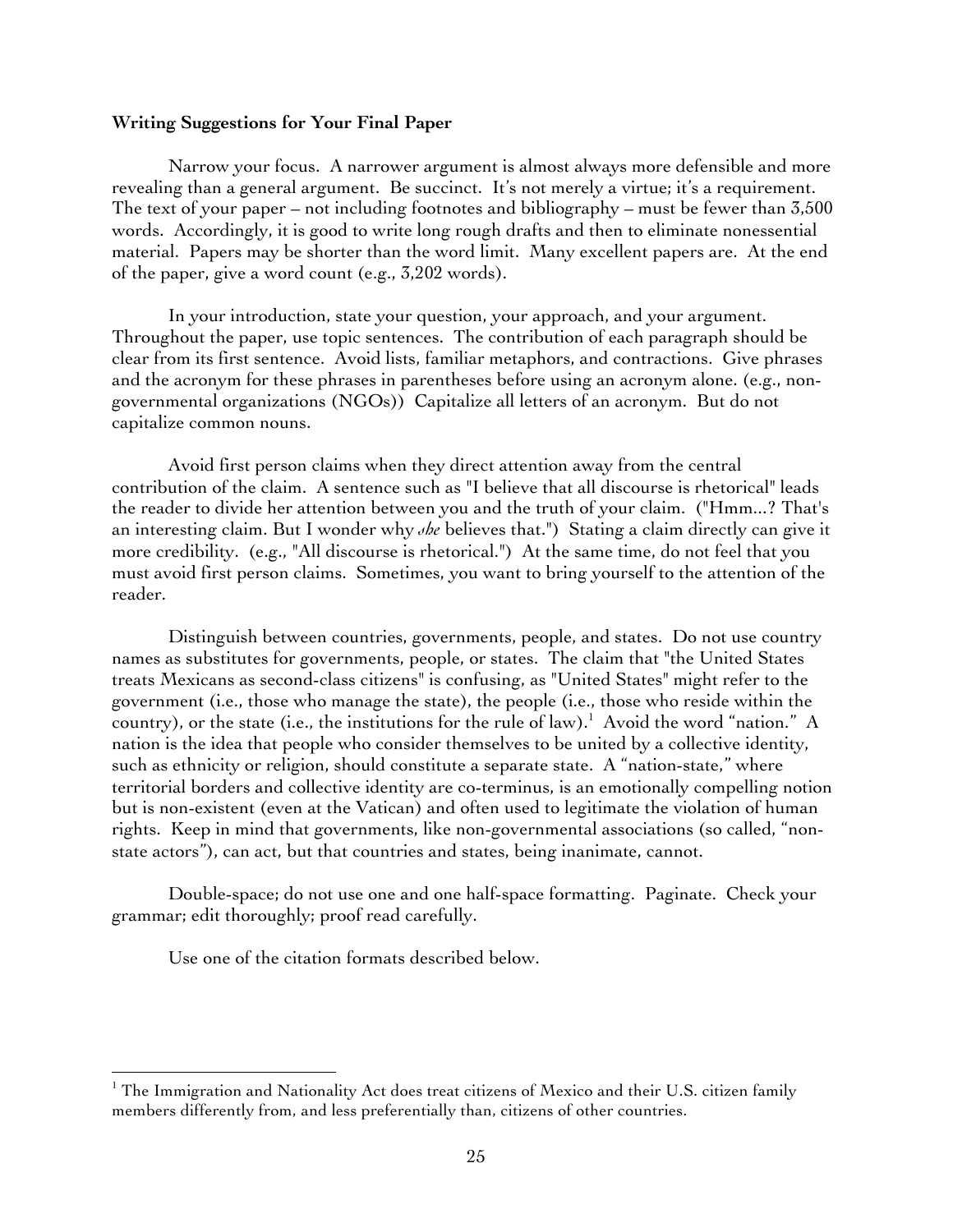#### **Citation and Bibliography Formats**

Use one of the following citation formats in your papers. At the conclusion of a sentence that reflects or reports someone else's opinion or information, use either an in-text citation or a footnote.

(1) An in-text citation gives the author's last name, year of publication, and page, in parentheses. (Last Name of Author(s) year: page). Then, in an attached bibliography, each source is given like this:

Last Name, First name, year, *Title of Book*, Place of Publication: Publisher Last Name, First name, year, "chapter title," in *Title of Edited Book*, First and Last Name of Editor, ed., Place of Publication: Publisher

Last Name, First name, year, "article title," *Title of Periodical*, (Volume: Number)

For example:

Pakistan has one of the world's largest gaps between female and male economic and educational attainment. (Hausman, Tyson, and Zahidi 2009: 9)

Then, in your bibliography, give the full citation, like this:

Hausman, Richard, Laura Tyson, and Saadia Zahidi, 2009. *The Global Gender Gap Report 2009*, Geneva: World Economic Forum

Following the in-text citation format, chapters in books or articles in periodicals should be listed in your bibliography like so:

- Chaudhry, Hafeezur Rehman, 1990. "The Shrine and Lunger of Golra Sharif," in *Pakistan: The Social Sciences' Perspective*, Akbar S. Ahmed, ed., Karachi: Oxford University Press, 190-206
- Kamali, Masoud, 2001. "Civil Society and Islam: A Sociological Perspective," *European Journal of Sociology*, 42: 3, 457-482

(2) A footnote refers your reader to a complete citation at the bottom of the page. The footnote format is:

First name Last Name, *Title of Book*, Place of Publication: Publisher, Year, Page(s).

First name Last Name, "article title," *Title of Journal*, (Volume: Number), Month Year, Page(s).

First name Last Name, "chapter title," in *Title of Edited Book*, First and Last Name of Editor, ed., Place of Publication: Publisher, Year, Page(s).

For example:

Pakistan's early development strategy intentionally promoted economic inequality as a technique for rapid economic growth.<sup>1</sup>